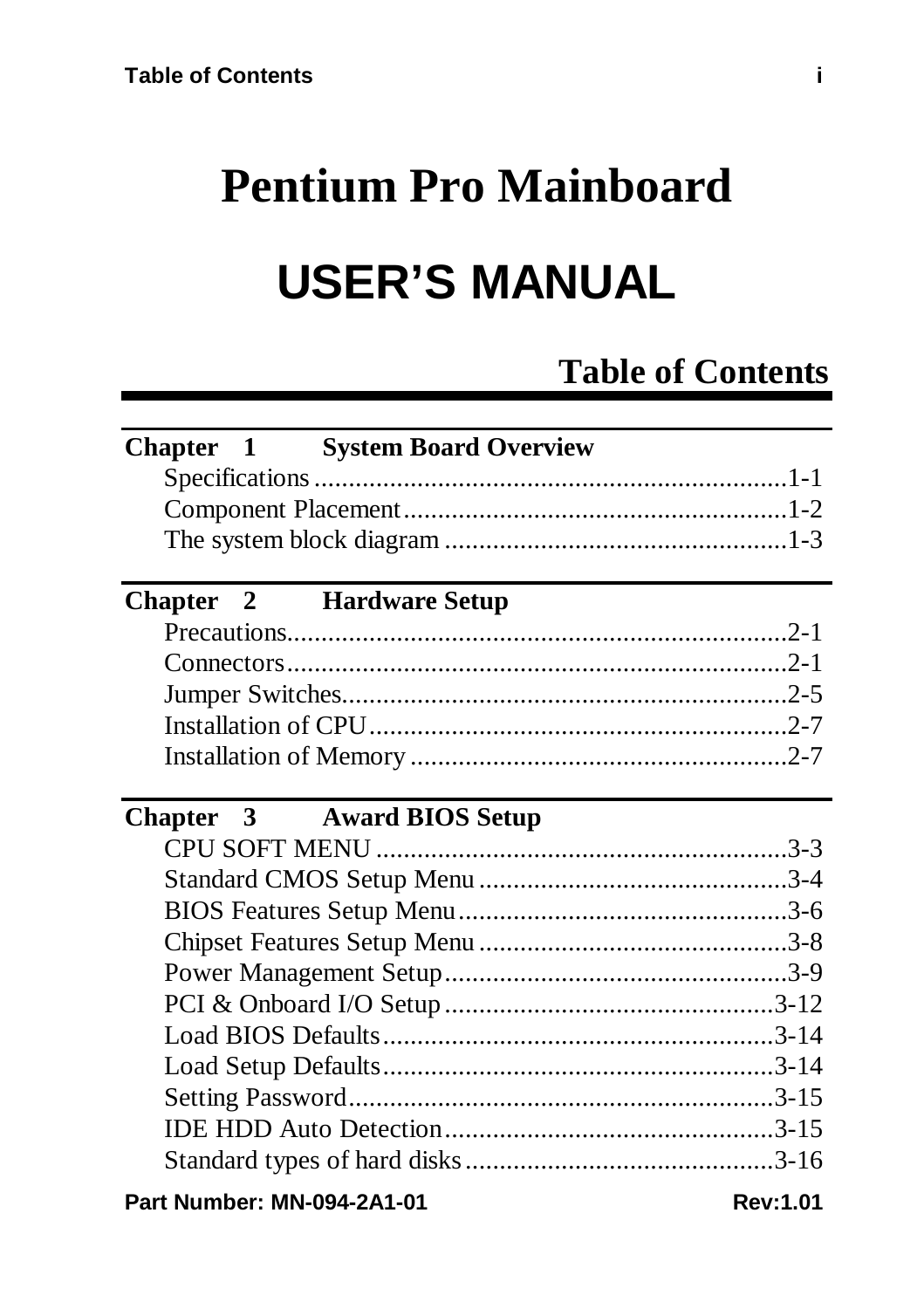**Chapter 4 Bus Master IDE Driver**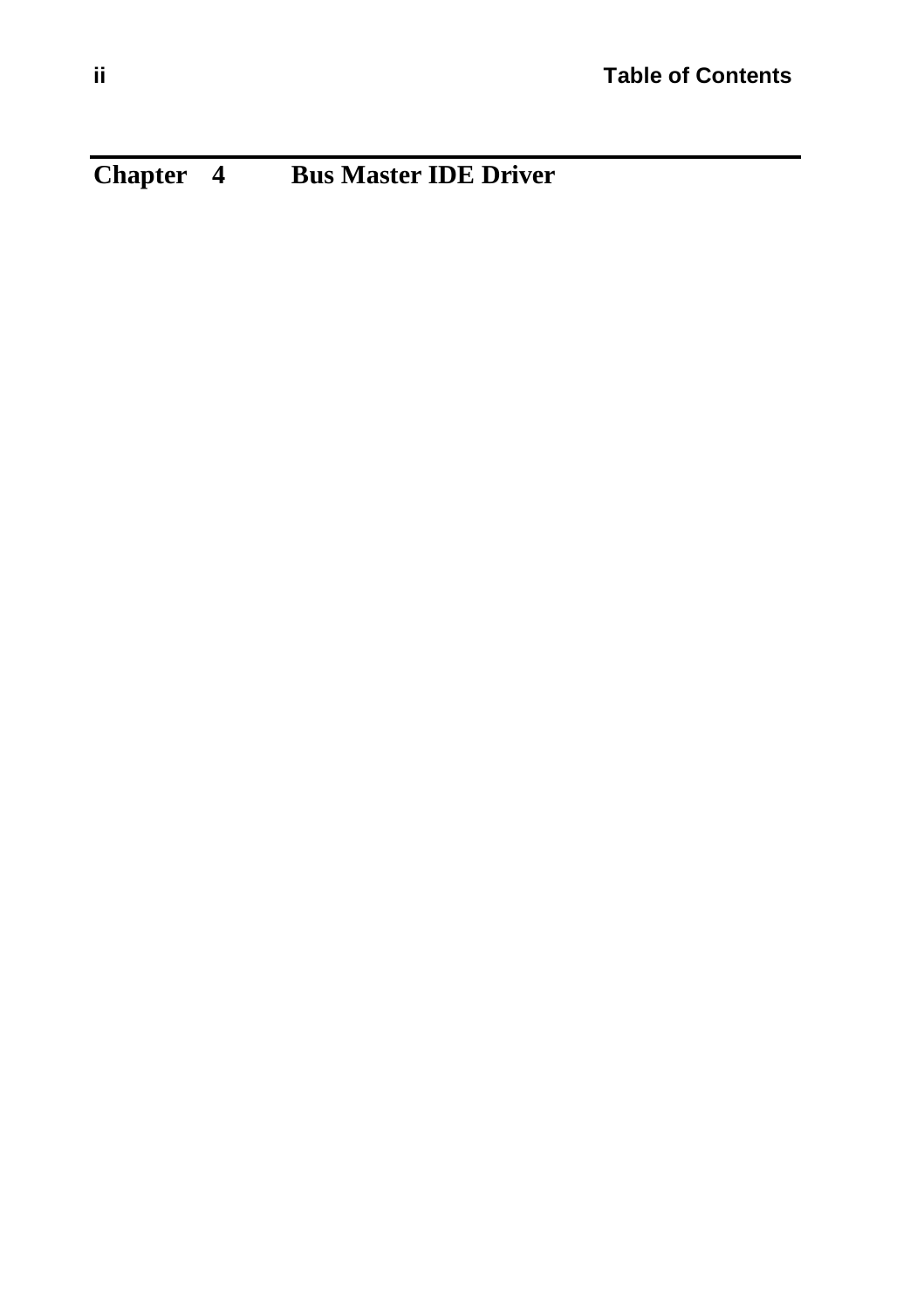# **Chapter 1 System Board Overview**

The mainboard is designed for the new generation CPU. It supports the Intel CPU SLOT1(Pentium  $Pro^{\circledast}$ , Pentium ${}^{\circledast}$ II ..), memory up to 1GB, super I/O, and Green PC functions. The mainboard provide high performance for the server system and meet the necessary of the desktop system for Multi-Media in the future.

# **Specifications**

|    | $1.$ CPU:          | Supports Intel Pentium Pro <sup>®</sup> 150~200 MHz,<br>Pentium®II 233~266 MHz |
|----|--------------------|--------------------------------------------------------------------------------|
|    | 2. Chipset:        | Intel 82440 FX chipset                                                         |
|    | 3. Memory(DRAM):   | Four 72PIN SIMM modules                                                        |
|    |                    | Two 168PIN DIMM modules                                                        |
|    |                    | Supports 8MB to 1GB memory capacity                                            |
|    |                    | Supports EDO and FP DRAM type                                                  |
|    | 4. On board IDE:   | Two E-IDE channels                                                             |
|    |                    | Supports up to 4 hard devices                                                  |
| 5. | On board FDC:      | Supports two floppy disk drivers up to 2.88MB                                  |
| б. | On board Fast I/O: | One EPP/ECP parallel port (IEEE 1284                                           |
|    |                    | Compliant)                                                                     |
|    |                    | Two high speed 16550A Compliant UARTs                                          |
|    |                    | Supports Infrared - IrDA(HPSIR) and                                            |
|    |                    | <b>Amplitude Shift Keyed IR(ASKIR)</b>                                         |
|    |                    | Supports "PCI Bus master IDE controller" to                                    |
|    |                    | reduce the work load of the CPU                                                |
|    |                    | Supports two Universal Serial Bus (USB)                                        |
|    |                    | interface                                                                      |
|    |                    | Supports one PS/2 mouse connector                                              |
|    | 7. I/O slots:      | Four 32-bit PCI slots, three 16-bit ISA slots                                  |
|    | 8. BIOS:           | Award Plug and Play BIOS                                                       |
|    | 9. Dimension:      | $ATX$ form factor 245 x 305 mm                                                 |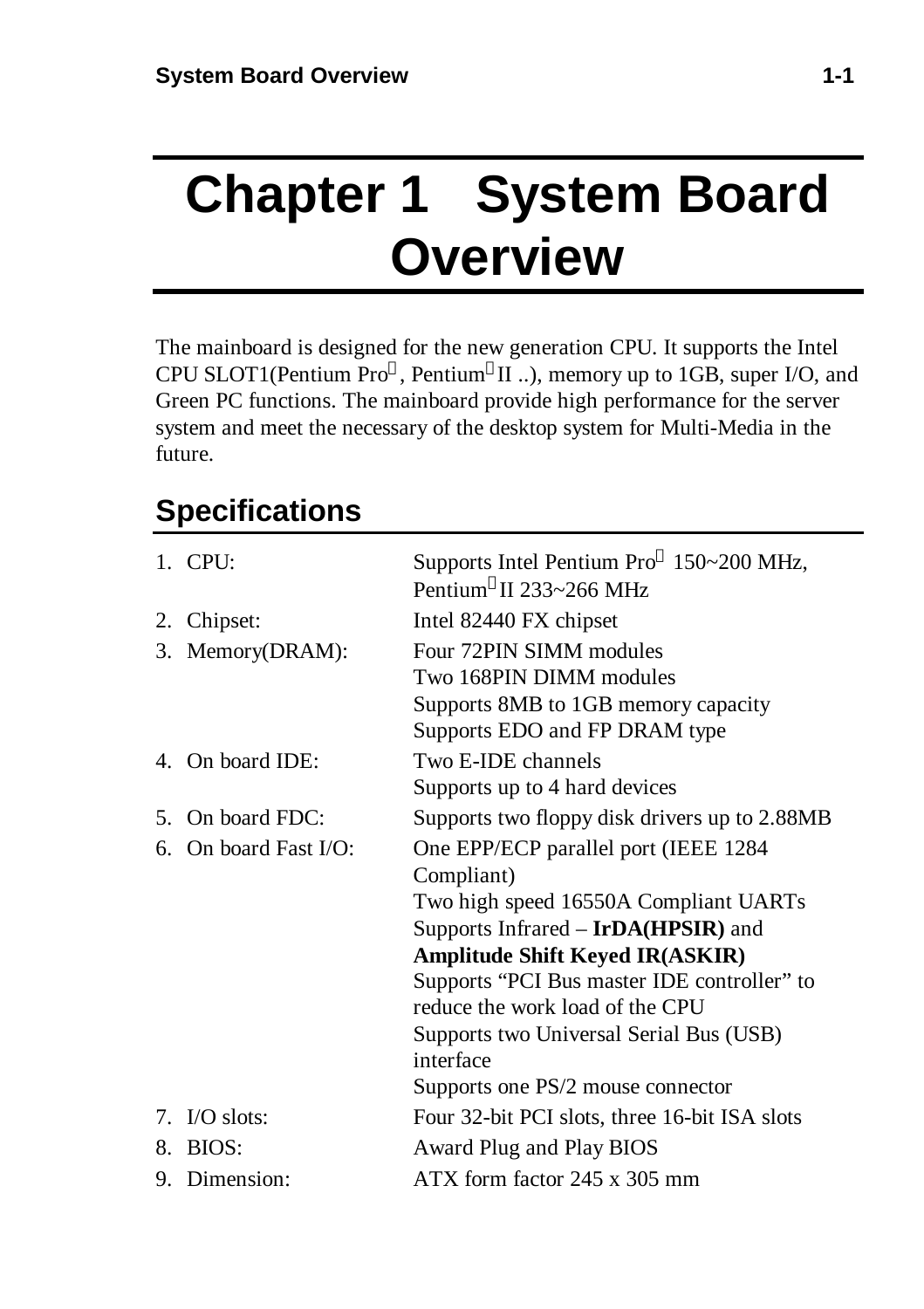## **Component Placement**



 $AB$ -AN6

**Figure 1-1 Component Locations**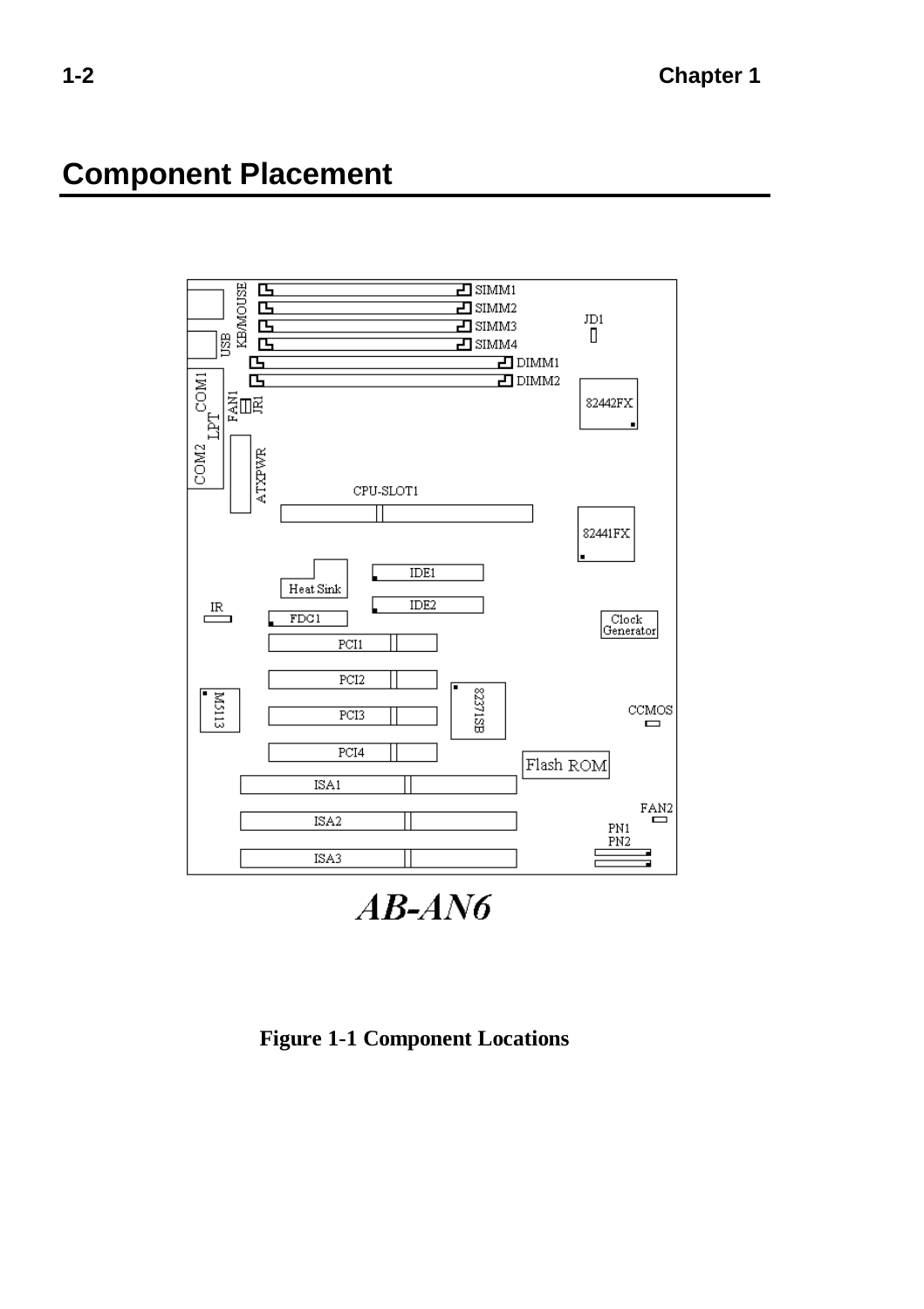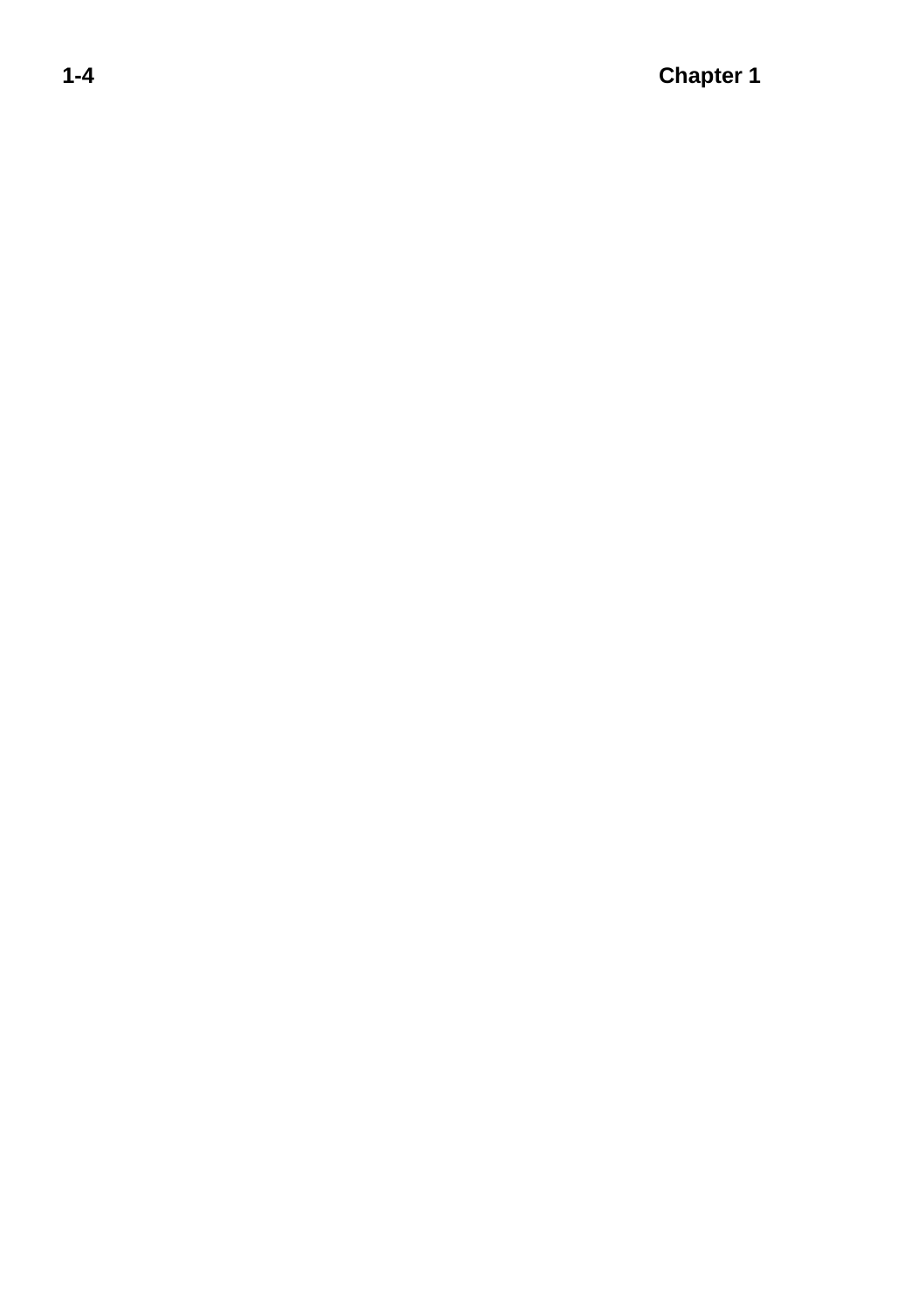# **Chapter 2 Hardware Setup**

This chapter describes the mainboard's connectors and how to set the mainboard's jumpers.

# **Precautions**

You should take the following precautions before you begin working with the motherboard and its components:

- l Turn off the mainboard's power, and unplug the power cord.
- Unplug all cables connect the mainboard to any external devices.

*Caution: Make sure you first turn off all power to the system before attaching components to the mainboard.*

# **Connectors**

You attach system components and case devices to the mainboard's connectors. A description of each connector and its pin assignments follows. Refer to Figure 1-1 for connector location on the mainboard.

#### **PN2(Pin 4-5-6-7) - Speaker Connector**

Attach the system speaker to connector PN2.

| Pin | Assignment   |
|-----|--------------|
|     | Speaker data |
| 5   | Ground       |
| 6   | Ground       |
|     | $+5VDC$      |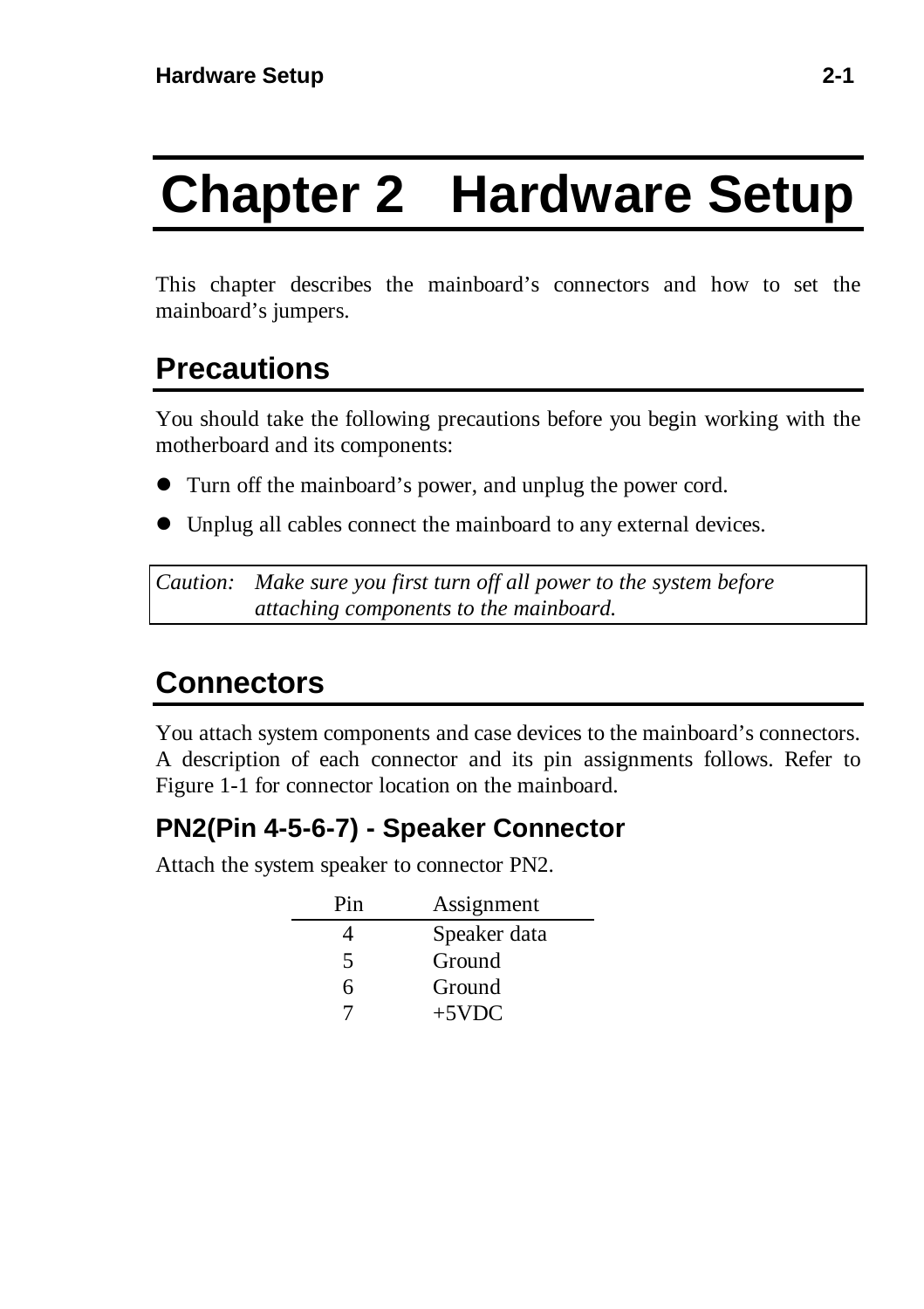#### **PN2(Pin 1-2) - Hardware Reset Connector**

Attach the cable from the case's Reset switch to this connector. Press and hold the reset button for at least one second to reset the system.

| Pin | Assignment  |
|-----|-------------|
|     | Reset input |
|     | Ground      |

#### **PN1(Pin 13-14) - Hardware Suspend Switch (SMI Switch)**

Attach the cable from the case's suspend switch (if exist) to this switch. Use this switch to enable/disable the power management function by hardware.

| Pin | Assignment     |
|-----|----------------|
| 13  | Suspend signal |
| 14  | Ground         |

#### **PN1(Pin 1-2-3-4-5) - Keylock and Power LED Connector**

Attach the case's keylock to connector.

| Pin                         | Assignment             |
|-----------------------------|------------------------|
|                             | $+5VDC$                |
| $\mathcal{D}_{\mathcal{L}}$ | No connection          |
| 3                           | Ground                 |
|                             | Keylock inhibit signal |
| 5                           | Ground                 |

#### **PN1(Pin 7-8) - HDD LED Connector**

Attach the cable from the case's HDD LED to this connector.

| Pin | Assignment        |
|-----|-------------------|
|     | LED power         |
| x   | <b>HDD</b> active |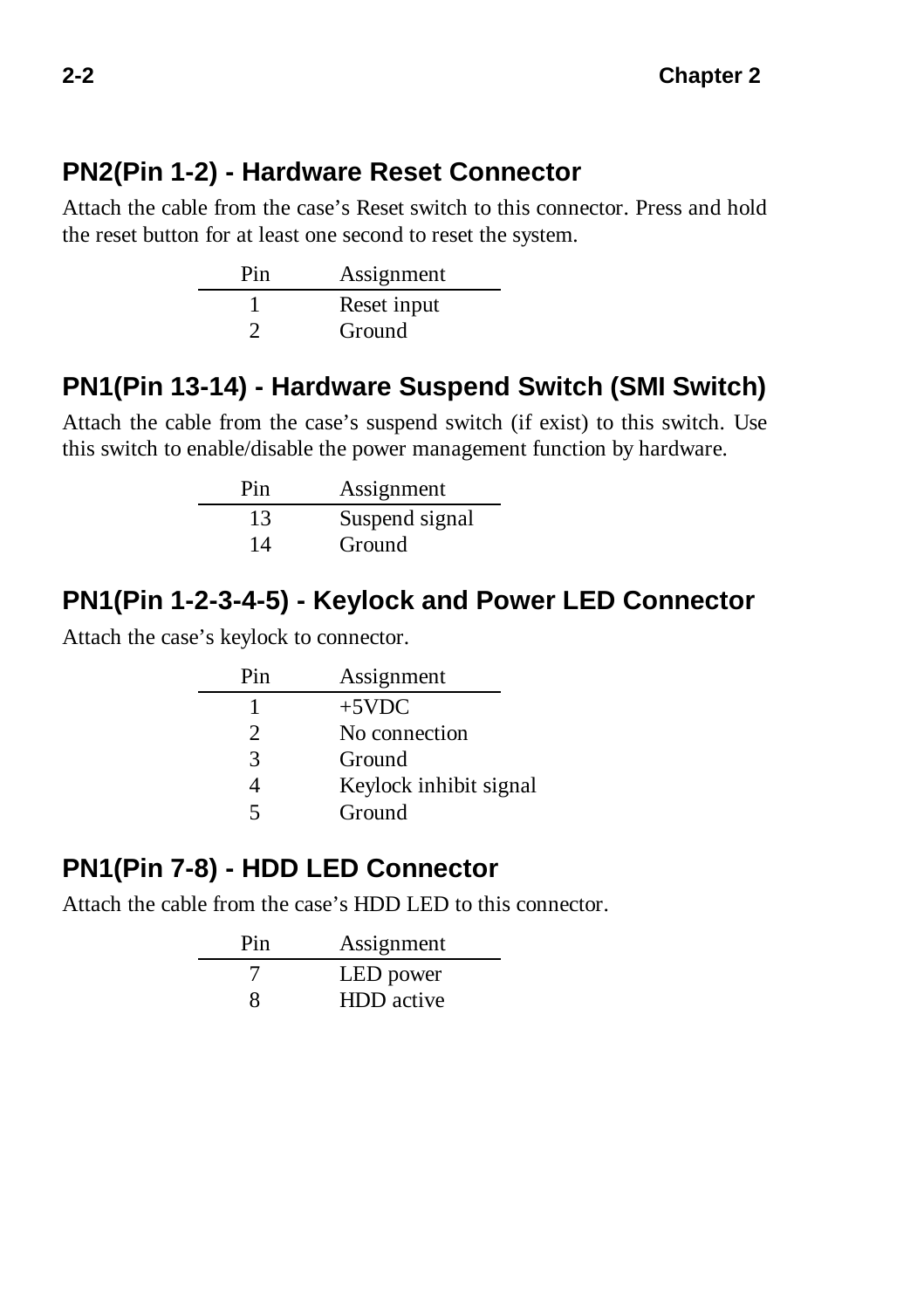

#### **MOUSE - PS/2 Mouse Connector**

Attach a PS/2 mouse to this 6-pins Din-connector.

| Pin                         | Assignment    |
|-----------------------------|---------------|
| 1                           | Mouse data    |
| $\mathcal{D}_{\mathcal{L}}$ | No connection |
| 3                           | Ground        |
| 4                           | $+5VDC$       |
| 5                           | Mouse clock   |
|                             | No connection |

#### **KB - PS/2 Keyboard Connector**

Attach a keyboard to this 6-pins Din-connector.

| Pin | Assignment     |
|-----|----------------|
|     | Keyboard data  |
| 2   | No connection  |
| 3   | Ground         |
|     | $+5VDC$        |
| 5   | Keyboard clock |
| 6   | No connection  |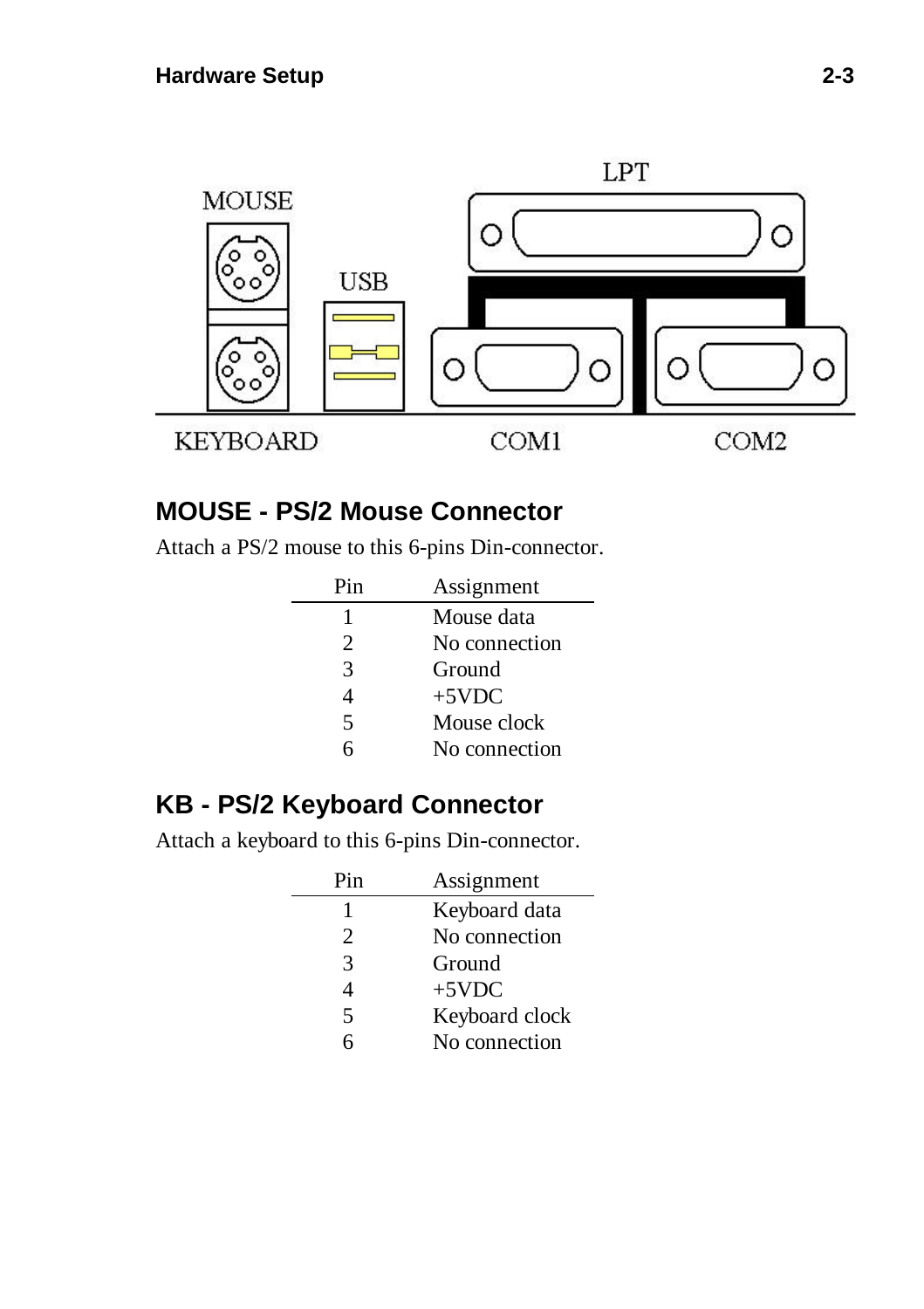| Attach the connectors from the power supply to ATX PWR. |     |                |
|---------------------------------------------------------|-----|----------------|
| Assignment                                              | Pin | Assignment     |
| $+3.3V$                                                 | 11  | $+3.3V$        |
| $+3.3V$                                                 | 12  | $-12V$         |
| Ground                                                  | 13  | Ground         |
| $+5V$                                                   | 14  | ON/OFF control |
|                                                         |     | signal         |
| Ground                                                  | 15  | Ground         |
| $+5V$                                                   | 16  | Ground         |
| Ground                                                  | 17  | Ground         |
| Powergood                                               | 18  | $-5V$          |
| $+5V$                                                   | 19  | $+5V$          |
| $+12V$                                                  | 20  | $+5V$          |
|                                                         |     |                |

*Caution: If power supply connectors are not properly attached to ATX*

*PWR, the power supply or add-on cards may be damaged.*

#### **ATX PWR - ATX Power input Connector**

#### **FAN1, FAN2 - DC-FAN Power Connector**

| Pin | Assignment |  |
|-----|------------|--|
|     | Ground     |  |
| 2   | $+12V$     |  |
| 3   | Ground     |  |

#### **IR - IR Connector(Infrared)**

| Pin | Assignment    |
|-----|---------------|
|     | $+5V$         |
| 2   | No connection |
| 3   | IR RX         |
|     | Ground        |
| 5   | IR TX         |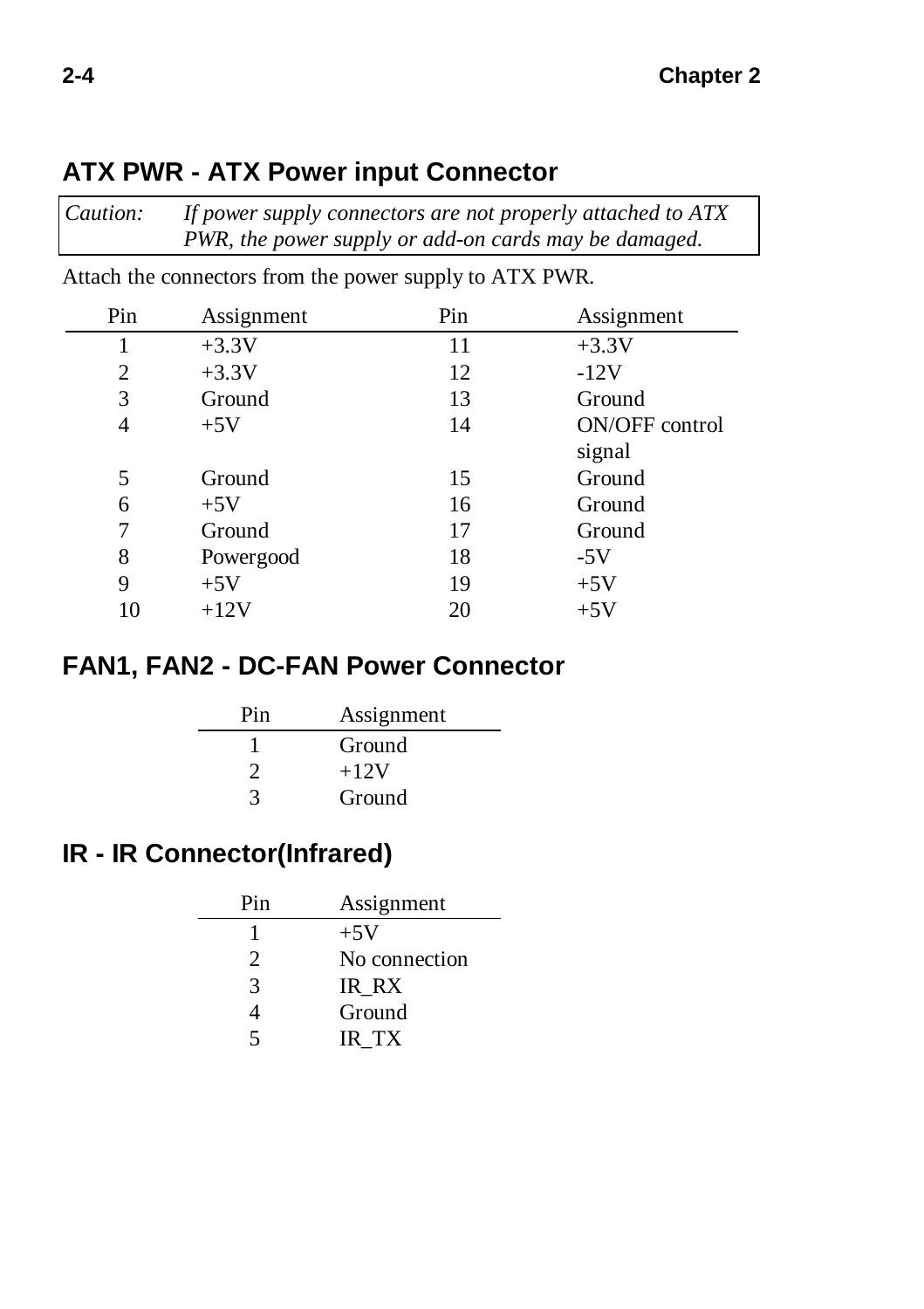| Name             | No. of pins | Description                    |
|------------------|-------------|--------------------------------|
| IDE <sub>1</sub> | 40          | <b>IDE</b> channel 1 connector |
| IDE <sub>2</sub> | 40          | <b>IDE</b> channel 2 connector |
| <b>FDC</b>       | 34          | Floppy disk connector          |
| <b>LPT</b>       | 25          | Parallel port connector        |
| COM <sub>1</sub> | 9           | Serial port COM1 connector     |
| COM <sub>2</sub> | 9           | Serial port COM2 connector     |
| USB              | 8           | Universal serial Bus           |

#### **I/O port connectors**

Notes: \*IDE1, IDE2 are high performance PCI IDE connectors. Up to four IDE interface devices are supported.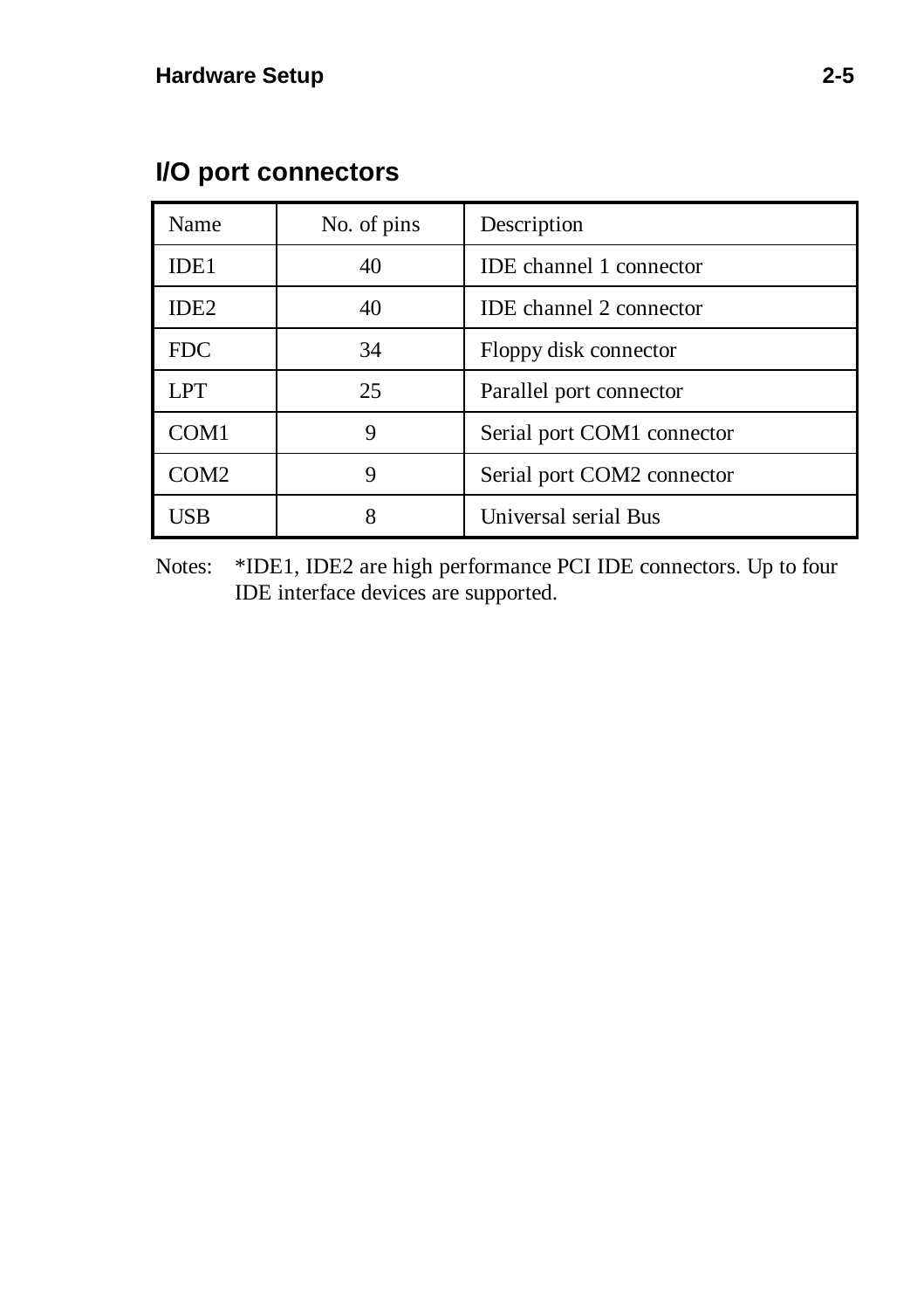# **Jumper Switches**

You set jumper switches on the mainboard to configure various hardware options. See Figure 1-1 for jumper locations.

Throughout this section the following symbols are used to indicate jumper settings.

For 3-pin jumpers, the symbols below are used:



For 2-pins jumpers, the following symbols are used:



Note: To avoid losing jumper caps, attach the removed jumper cap to one of the jumper pins.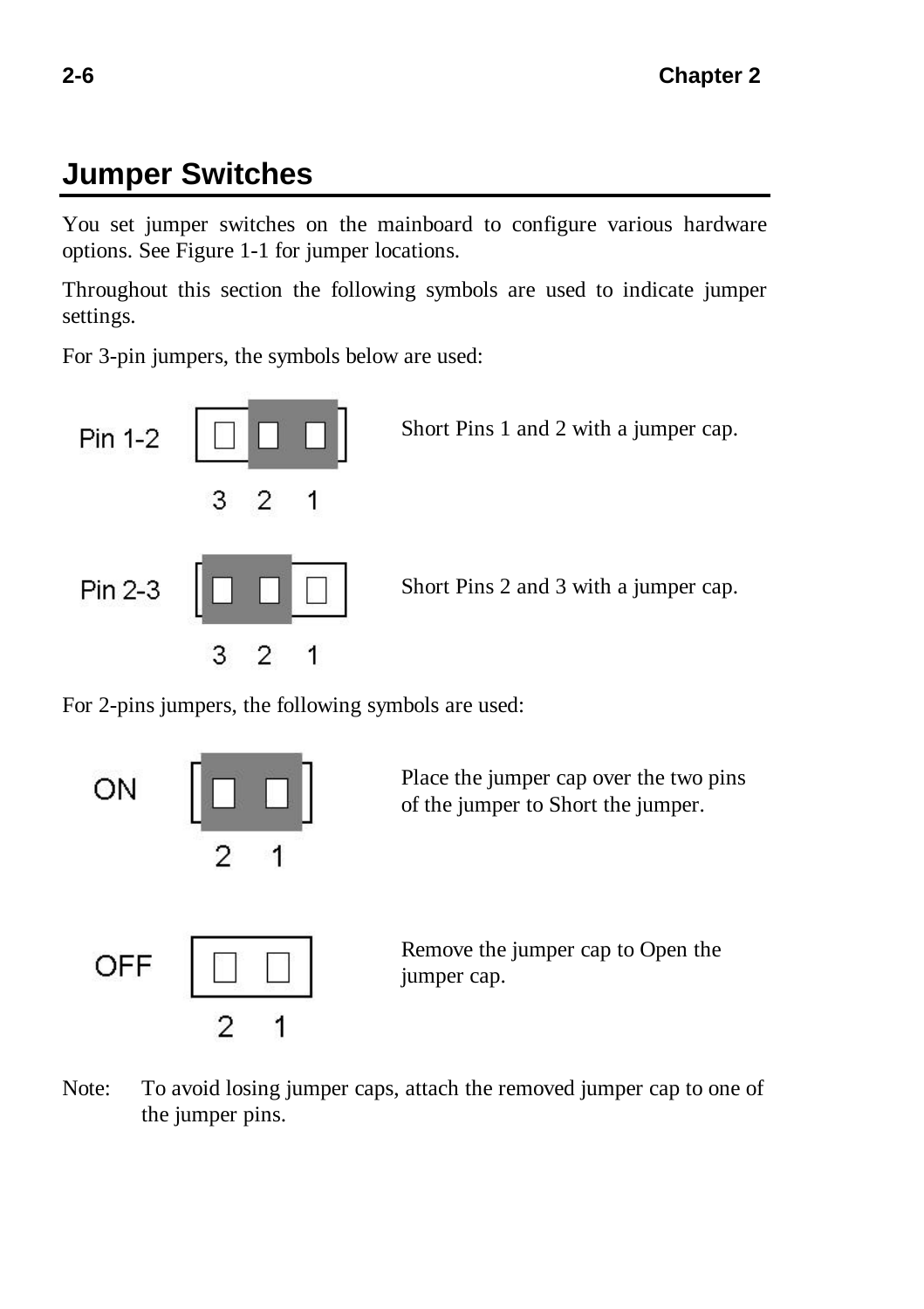#### **CCMOS - CMOS Discharge Jumper**

Jumper CCMOS discharge CMOS memory. When you install the mainboard, make sure this jumper is set for Normal Operation(1-2). See the jumper as below.

| <b>Setting</b>                | <b>CCMOS</b> |
|-------------------------------|--------------|
| Normal Operation<br>(Default) | п<br>з<br>2  |
| Discharge CMOS                |              |

#### **JR1 - ATX Power Power-On**

| <b>Setting</b>           | JR1                   |
|--------------------------|-----------------------|
| Low active               | $\Box$<br>$3 \t2 \t1$ |
| High active<br>(Default) | 2                     |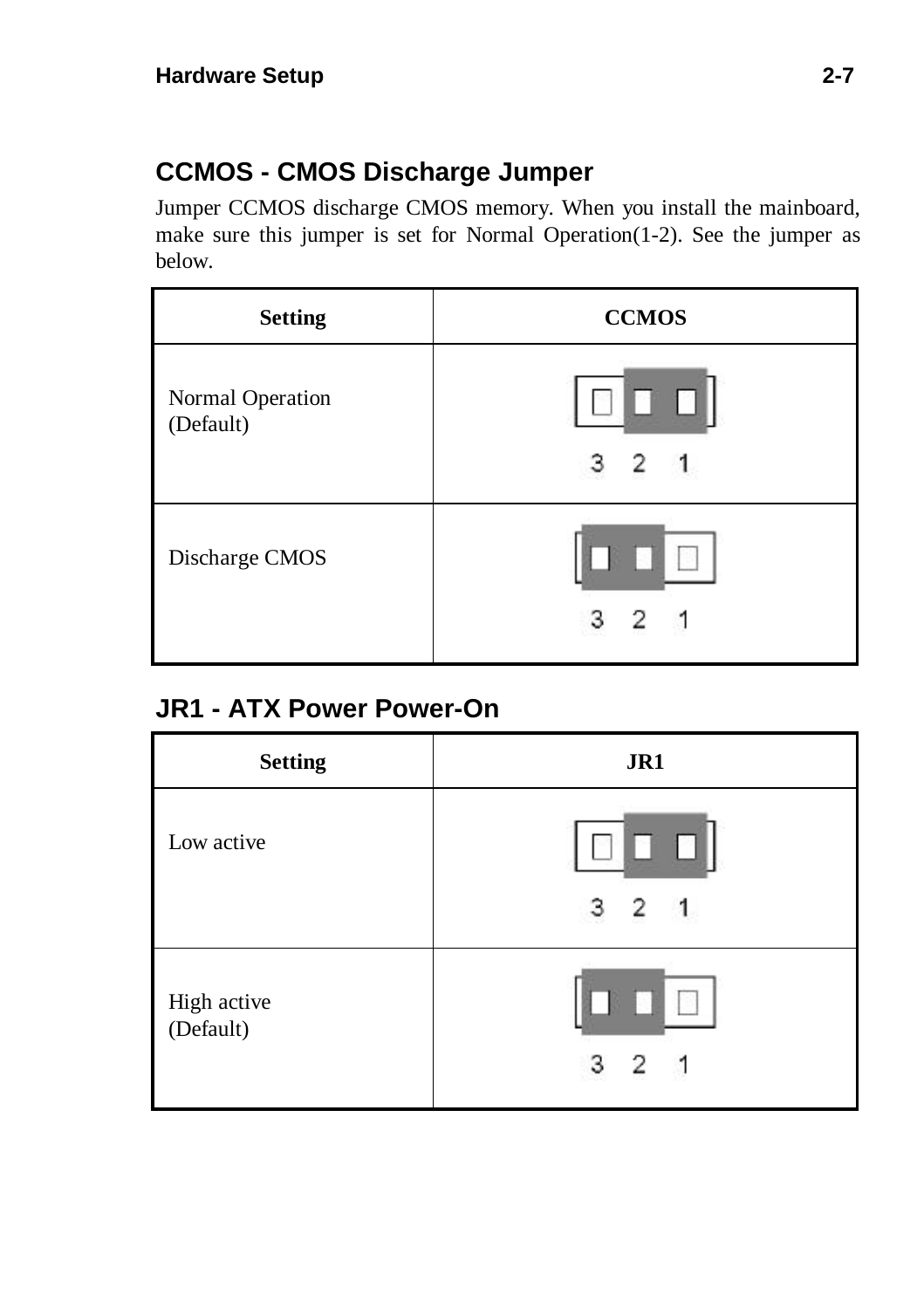

#### **JD1 - DIMM Power Select**

# **Installation of CPU**

The mainboard is equipped with a CPU-SLOT1 slot to accommodate the KP6 CPU card and Intel Pentium®II CPU or above. The default clock rate setting for KP6 CPU card is 150MHz and Pentium II CPU is 233MHz depend on autodetect from BIOS. But there is an advantage way for setup menu. The details please refer the chapter 3 "Award BIOS Setup".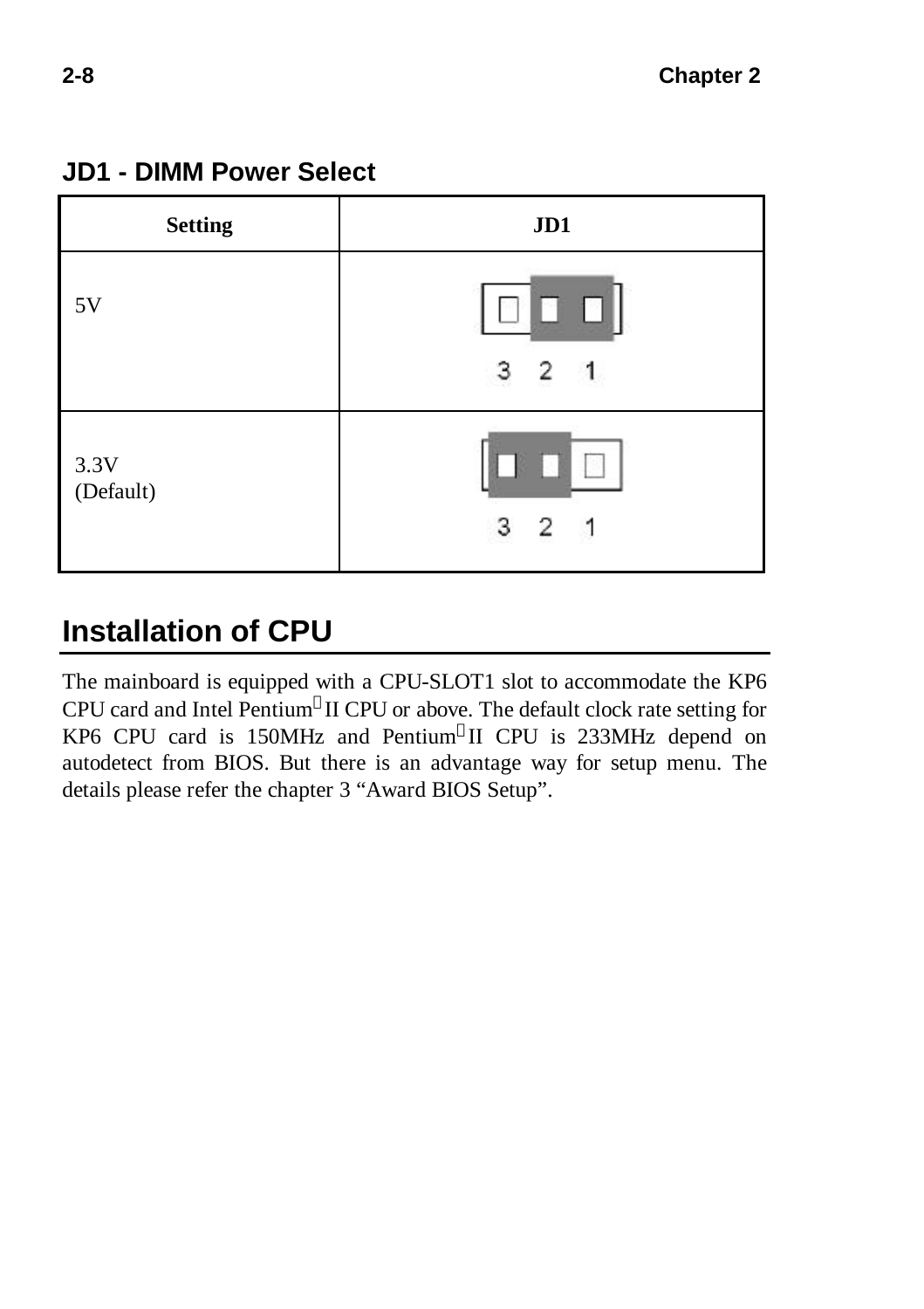# **Installation of Memory**

The mainboard provides four 72-pin SIMM and two 168-pin DIMM sites for memory expansion. The SIMM socket supports 1Mx32(4MB), 2Mx32(8MB), 4Mx32(16MB), 8Mx32(32MB), 16Mx32(64MB), and 32Mx32(128MB) single side or double side SIMM modules. The DIMM socket supports 1Mx64(8MB), 2Mx64(16MB), 4Mx64(32MB), 8Mx64(64MB), 16Mx64(128MB), and 32Mx64(256MB) or double side DIMM modules. Minimum memory size is 8MB and Maximum memory size will be 1GB.

There are four banks of Memory on the system board.

In order to create a memory array certain rules must be followed. The following set of rules allows for optimum configurations.

- SIMM modules must be populated in pairs; the memory array is 64 or 72 bits wide. (Without parity or with parity)
- Those modules can populated in any order.
- l SIMM modules pairs need to populated with the same densities, single or double. For example, Bank0 must populated with identical densities. However Bank1 can be populated with different densities than Bank0.
- The asymmetrical DRAM modules should be the same type in the same bank.
- The EDO DRAM modules can mixed with standard page mode DRAM module, but must not be in the same bank. For example, Bank0 can be populated with EDO DRAM module. Each bank will be optimized for that type of memory according to the BIOS setup.

| Bank                       | Memory Module          | <b>Total Memory</b> |                  |
|----------------------------|------------------------|---------------------|------------------|
| Bank0                      | 4MB, 8MB, 16MB, 32MB,  | x2                  | $8MB \sim 256MB$ |
| (SIMM1, 2)                 | 64MB, 128MB            |                     |                  |
| Bank1                      | 4MB, 8MB, 16MB, 32MB,  | x2                  | $8MB \sim 256MB$ |
| (SIMM3, 4)                 | 64MB, 128MB            |                     |                  |
| Bank2                      | 8MB, 16MB, 32MB, 64MB, | x1                  | $8MB \sim 256MB$ |
| (DIMM1)                    | 128MB, 256MB           |                     |                  |
| Bank3                      | 8MB, 16MB, 32MB, 64MB, | x1                  | $8MB \sim 256MB$ |
| (DIMM2)                    | 128MB, 256MB           |                     |                  |
| <b>Total System Memory</b> |                        | $+) =$              | $8MB \sim 1GB$   |

The following is the valid memory configuration: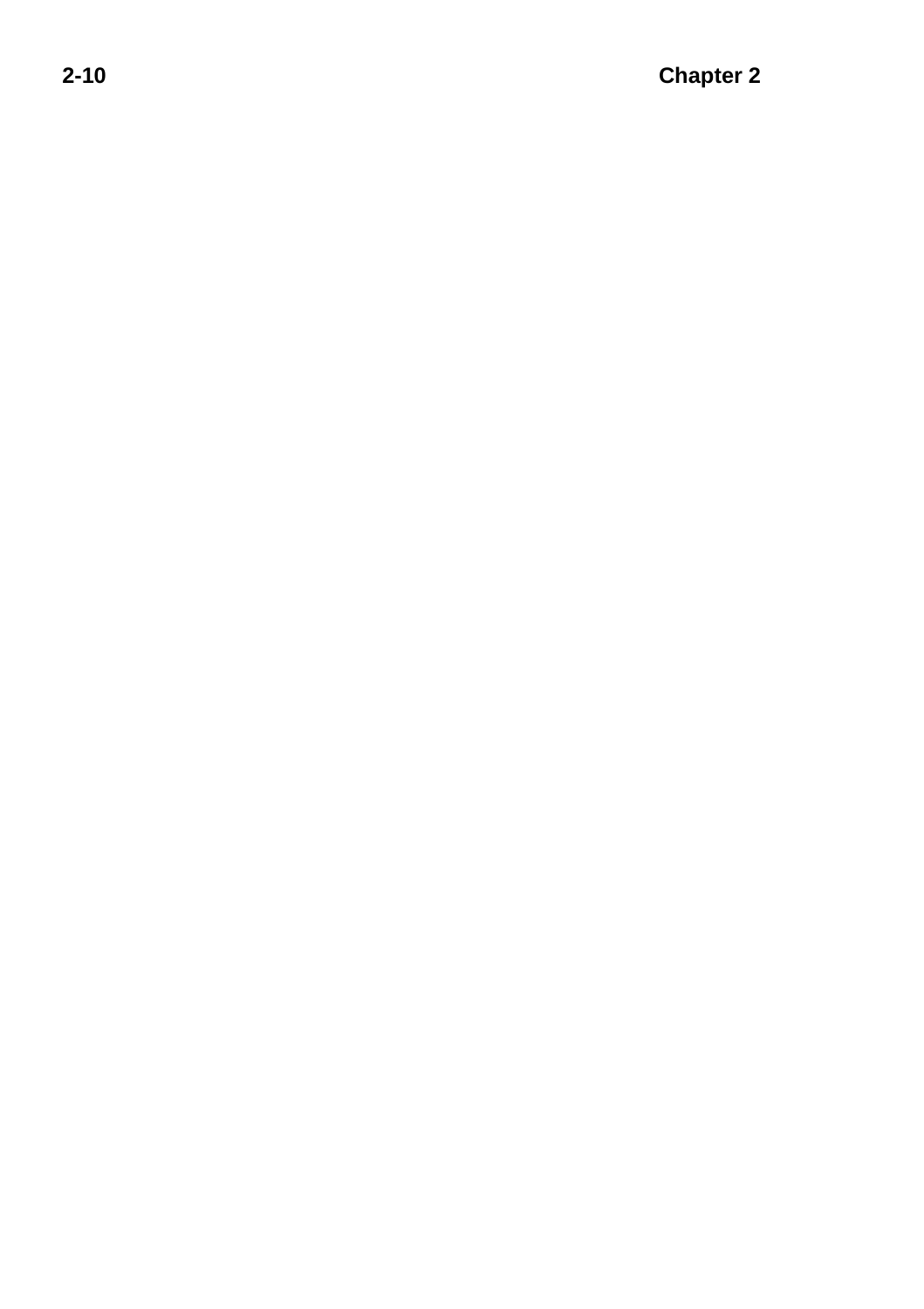# **Chapter 3 Award BIOS Setup**

All personal computer use a BIOS, or Basic Input / Output system, to provide control for the hardware functions. When system is powered on or reset, the CPU is reset and BIOS will do the following:

- Self-test on CPU.
- **•** Verify ROM BIOS checksum.
- Verify CMOS configuration chip.
- $\bullet$  Initialize timer.
- **The Initialize DMA controller.**
- Verify system memory and cache memory.
- $\bullet$  Install all BIOS function call utilities.
- Verify/initialize all system configurations, like keyboard, floppy drive, hard disk, initialize EGA or VGA if there is any.
- Hook to the add-in BIOS (include NCR PCI SCSI BIOS) or expansion BIOS to perform initialization and driver link to the system.

Award's BIOS ROM has a built-in setup program that allows users to modify the basic system configuration. This type of information is stored in batterybacked RAM so that the setup information is retained when the power is turned off. When the system is powered on or reset, the Award BIOS will display a copyright message on the screen, then the BIOS will perform the system diagnostics test and initialization. When all of the above tests have been passed, the message:

#### **"TO ENTER SETUP BEFORE BOOT PRESS CTRL-ALT-ESC OR DEL KEY"**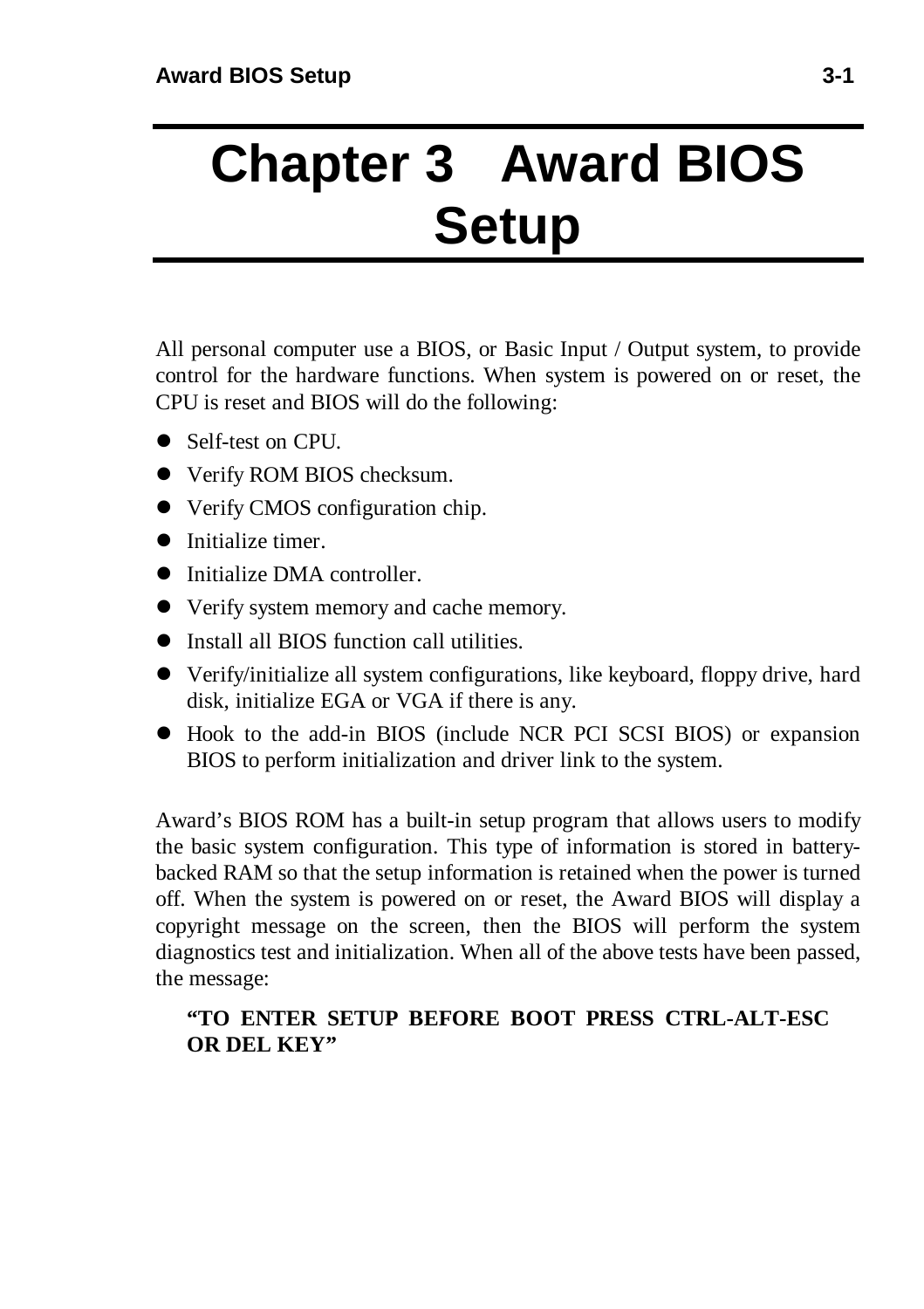is display. If the [Del] key or Ctrl-Alt-Esc is pressed, the screen will be cleared and then the following message will be shown:

| ROM PCI/ISA BIOS (XXXXXXXX)<br>CMOS SETUP UTILITY<br>AWARD SOFTWARE, INC. |                            |  |  |  |
|---------------------------------------------------------------------------|----------------------------|--|--|--|
| !! CPU SOFT MENU !!                                                       | <b>LOAD BIOS DEFAULTS</b>  |  |  |  |
| STANDARD CMOS SETUP                                                       | <b>LOAD SETUP DEFAULTS</b> |  |  |  |
| <b>BIOS FEATURES SETUP</b>                                                | PASSWORD SETTING           |  |  |  |
| CHIPSET FEATURES SETUP                                                    | IDE HDD AUTO DETECTION     |  |  |  |
| POWER MANAGEMENT SETUP                                                    | SAVE & EXIT SETUP          |  |  |  |
| PCI & ONBOARD I/O SETUP                                                   | <b>EXIT WITHOUT SAVING</b> |  |  |  |
| Esc: Quit                                                                 | ↓î→←: Select Item          |  |  |  |
| F10: Save & Exit Setup                                                    | (Shift)F2: Change Color    |  |  |  |
| Description of each function                                              |                            |  |  |  |

Figure 3-1 Main Menu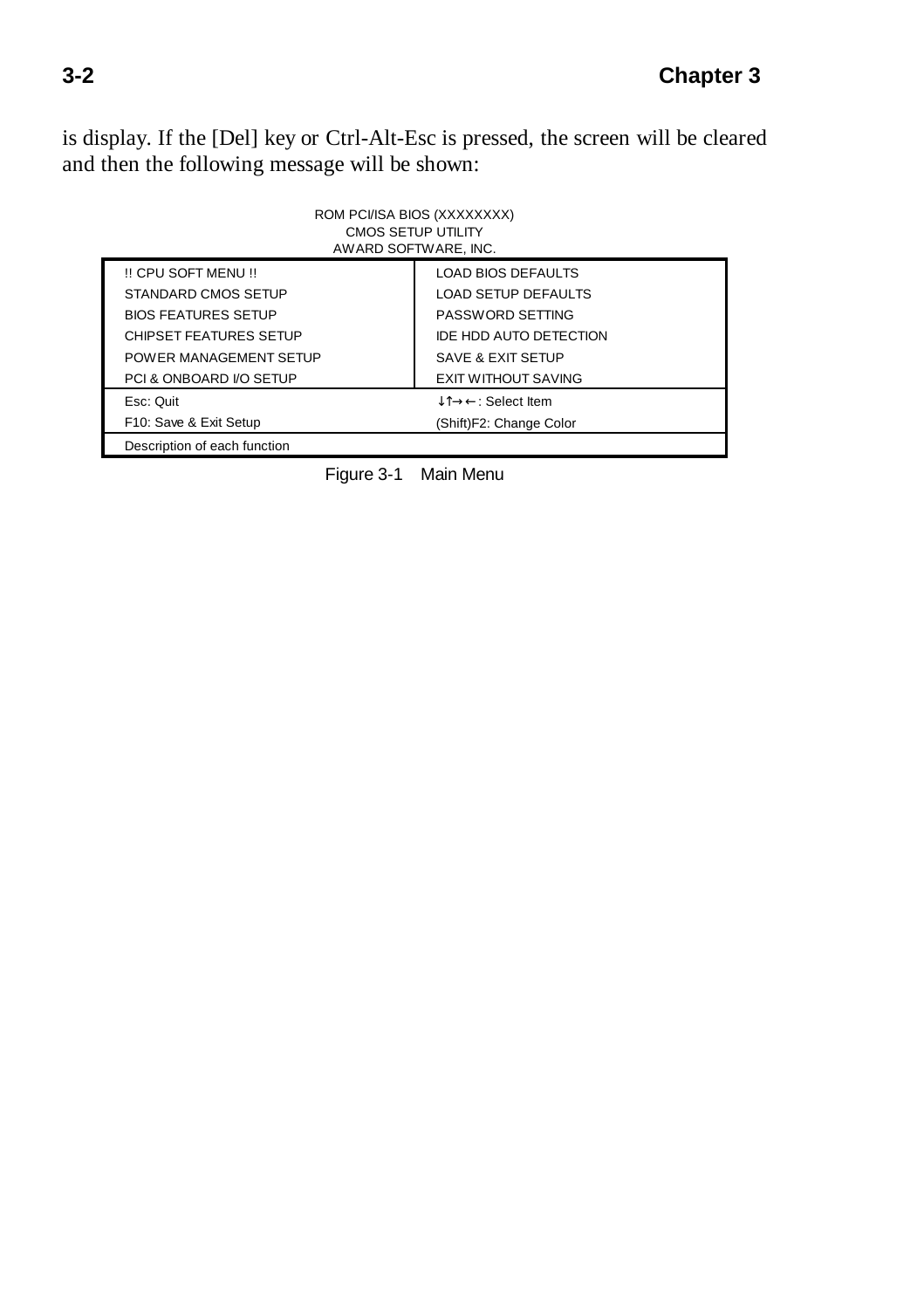# **CPU SOFT MENU**

The CPU SOFT MENU<sup>TM</sup> is for setting CPU parameter. User can change CPU setting by software easily. In each item press the  $\langle F1 \rangle$  key, which will display the available option.

| ROM PCI/ISA BIOS (XXXXXXXX)<br>!! CPU SOFT MENU !!<br>AWARD SOFTWARE, INC. |            |                         |                                       |  |  |
|----------------------------------------------------------------------------|------------|-------------------------|---------------------------------------|--|--|
| Intel Pentium Pro                                                          | :150       |                         |                                       |  |  |
| - Turbo Frequency                                                          | : Disabled |                         |                                       |  |  |
|                                                                            |            |                         |                                       |  |  |
|                                                                            |            |                         |                                       |  |  |
|                                                                            |            |                         |                                       |  |  |
|                                                                            |            |                         |                                       |  |  |
|                                                                            |            |                         |                                       |  |  |
|                                                                            |            |                         |                                       |  |  |
|                                                                            |            |                         |                                       |  |  |
|                                                                            |            | Esc: Quit<br>F1: Help   | ੀ↓→←: Select Item                     |  |  |
|                                                                            |            | F5: Old Values          | PU/PD/+/-: Modify<br>(Shift)F2: Color |  |  |
|                                                                            |            | F6: Load BIOS Defaults  |                                       |  |  |
|                                                                            |            | F7: Load Setup Defaults |                                       |  |  |

Figure 3-2 !! CPU SOFT MENU !!

Intel Pentium Pro Available item as below:

- $\Rightarrow$  150
- $\Rightarrow$  166
- ⇒ 180
- $\Rightarrow$  200

⇒ ……

*Turbo Frequency:*

If external clocks support turbo frequency then screen will display this item.

The meaning of the turbo frequency is external clock frequency, that can improve the system performance.

- ⇒ Disable: CPU external clock is normal frequency.
- $\Rightarrow$  Enable: CPU external clock is turbo frequency.

Note: Disable turbo mode is recommended.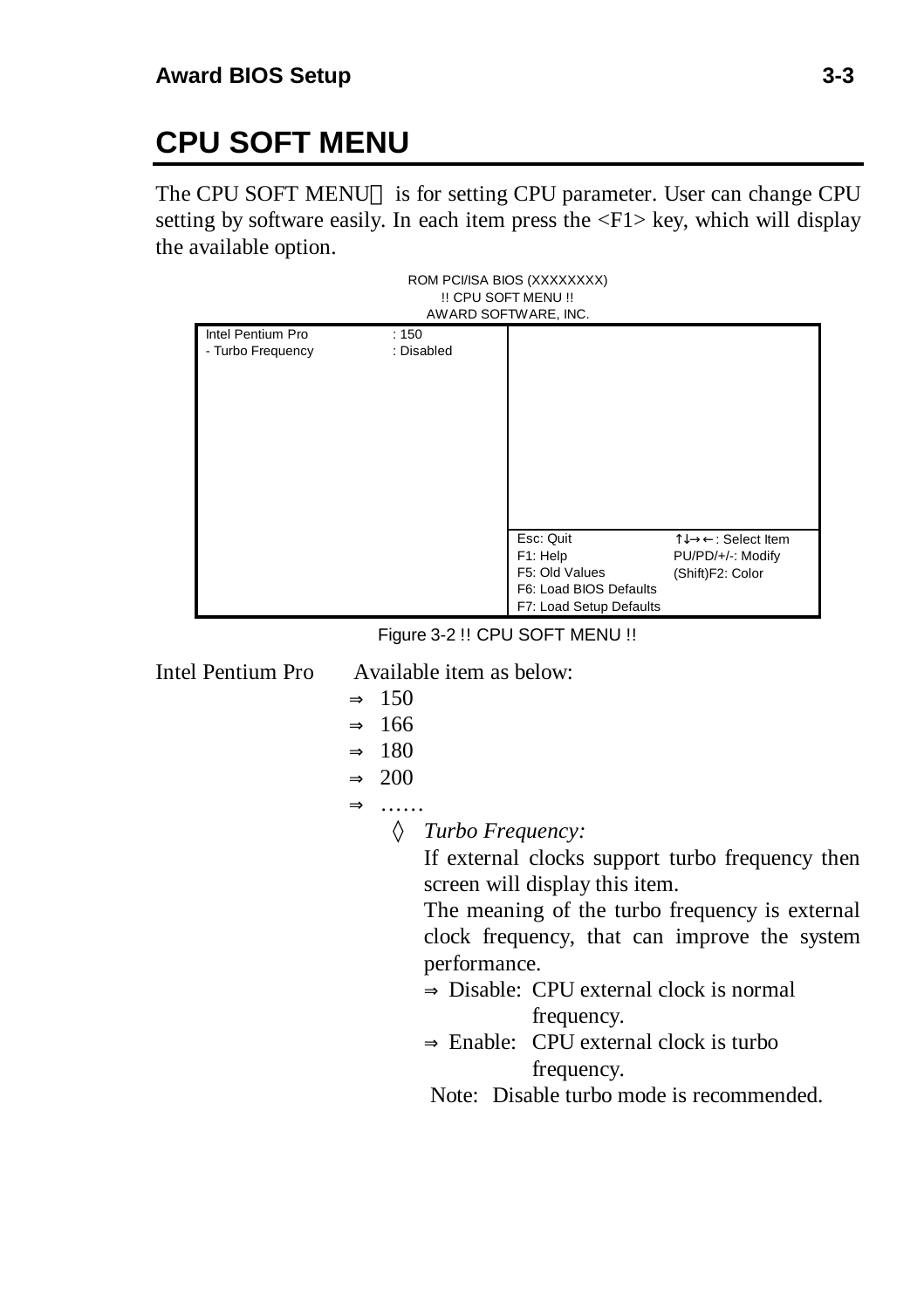# **Standard CMOS Setup Menu**

The items in Standard CMOS Setup Menu are divided into several categories. Each category includes none, one, or more than one setup items. Use the arrow keys to highlight the item and then use the  $\langle PgUp\rangle$  or  $\langle PgDn\rangle$  keys to select the value you want in each item.

|                                     | Date (mm:dd:yy) : Wed, Apr 21 1993 |          |                        |                     |                |                        |               |             |
|-------------------------------------|------------------------------------|----------|------------------------|---------------------|----------------|------------------------|---------------|-------------|
| Time (hh:mm:ss) : 14:53:31          |                                    |          |                        |                     |                |                        |               |             |
|                                     |                                    |          |                        |                     |                | LANDZ                  |               |             |
| <b>HARDS DISK</b>                   | Type                               | Size     | <b>CYL<sub>s</sub></b> | <b>HEAD</b>         | <b>PRECOMP</b> |                        | <b>SECTOR</b> | <b>MODE</b> |
| <b>Primary Master</b>               | : None                             | $\Omega$ | $\Omega$               | $\Omega$            | $\Omega$       | $\Omega$               | $\Omega$      |             |
| <b>Primary Slave</b>                | : None                             | $\Omega$ | $\Omega$               | $\Omega$            | $\Omega$       | $\Omega$               | O             |             |
| Secondary Master                    | : None                             | $\Omega$ | $\Omega$               | $\Omega$            | $\Omega$       | $\Omega$               | $\Omega$      |             |
| Secondary Slave                     | : None                             | $\Omega$ | $\Omega$               | $\Omega$            | O              |                        |               |             |
|                                     |                                    |          |                        |                     |                |                        |               |             |
| Drive A: 1.44M, 3.5 in.             |                                    |          |                        |                     |                |                        |               |             |
| Drive B: None                       |                                    |          |                        |                     |                | Base Memory: 640K      |               |             |
| Floppy 3 Mode Support: Disable      |                                    |          |                        |                     |                | Extended Memory: 3328K |               |             |
|                                     |                                    |          |                        |                     |                | Expanded Memory:       | 0K            |             |
| Video: EGA/VGA                      |                                    |          |                        |                     |                | Other Memory: 128K     |               |             |
| Halt On: All, But Keyboard          |                                    |          |                        |                     |                | Total Memory:          | 4096K         |             |
|                                     |                                    |          |                        |                     |                |                        |               |             |
| Esc: Quit                           |                                    |          | ↓T→←: Select Item      |                     |                | PU/PD/+/-: Modify      |               |             |
| (Shift)F2: Change Color<br>F1: Help |                                    |          |                        | F3: Toggle Calendar |                |                        |               |             |

Figure 3-3 Standard CMOS Setup Menu

The setup program is completely menu-driven:

- 1. Use arrow keys to select entry of **Data, Time, Hard Disk, Floppy, Display,** and **Keyboard**.
- 2. Use **PgUp/PgDn** key to modify the options of each entry.
- 3. Use **Esc** to exit.

#### **Hard Disk size selection**

The Award BIOS supports three HDD modes: **NORMAL, LBA** and **LARGE**.

**NORMAL mode:** The maximum HDD size supported by the NORMAL mode is 528 Megabytes.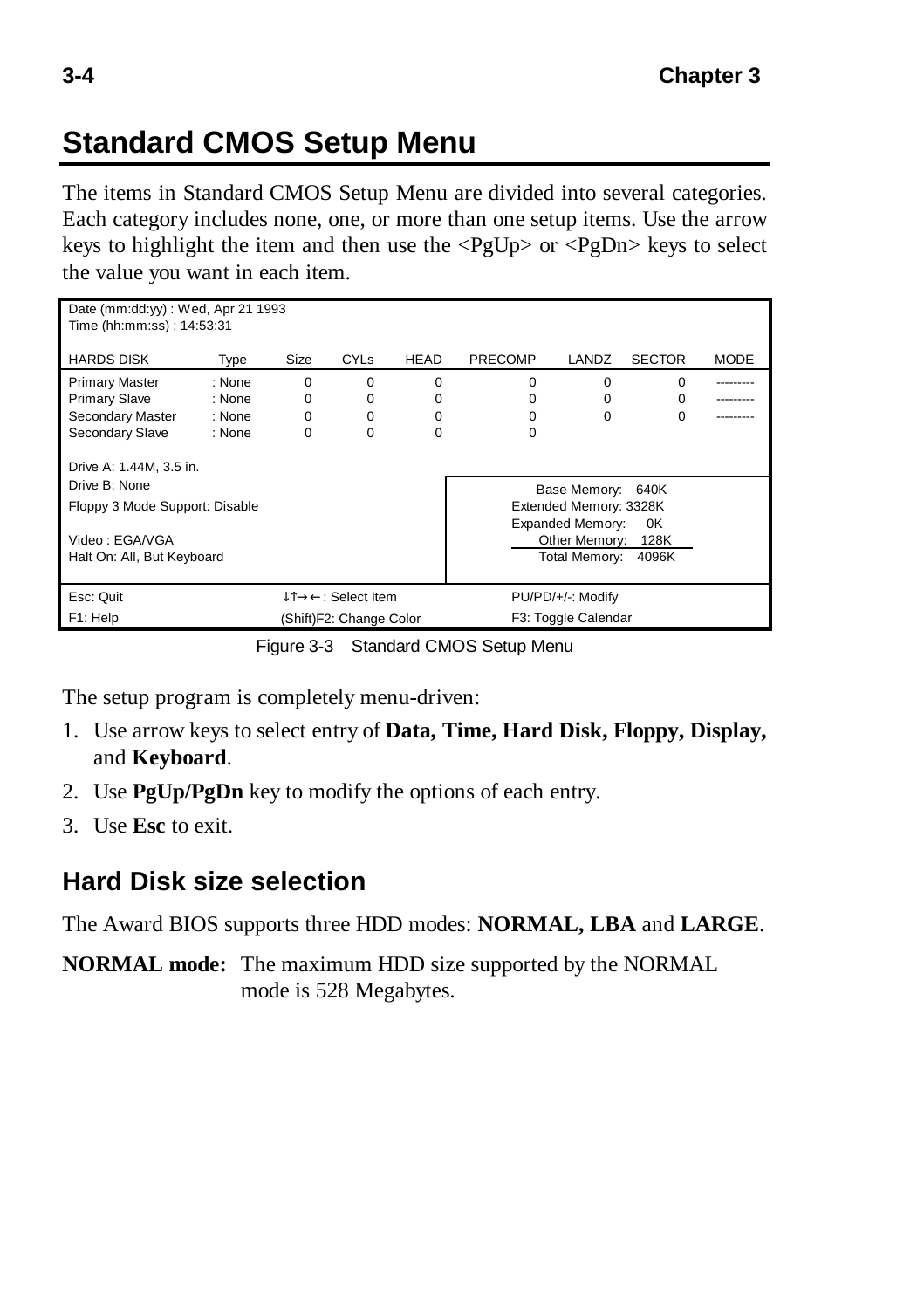#### **Award BIOS Setup 3-5**

- **LBA mode:** Logical Block Addressing mode is a new HDD accessing method designed to overcome the 528Megabytes limitation. The number of cylinders, heads, and sectors shown in setup may not be the number physically contained in the HDD. During HDD accessing the IDE controller will transform the logical address described by cylinder, head, and sector number into its own physical address inside the HDD. The maximum HDD size supported by the LBA mode is 8.4Gigabytes.
- **LARGE mode:** Some IDE HDDs contain more than 1024 cylinders without LBA supports. This access mode tricks DOS (or other OS) that the number of cylinders is less than 1024 by dividing it by 2. At the same time, the number of heads is Multiplied by 2. The maximum HDD size supported by LARGE mode is 1 Gigabytes.

#### **Floppy 3 mode support**

This is the Japanese standard floppy drive. The standard stores 1.2MB in a 3.5" diskette.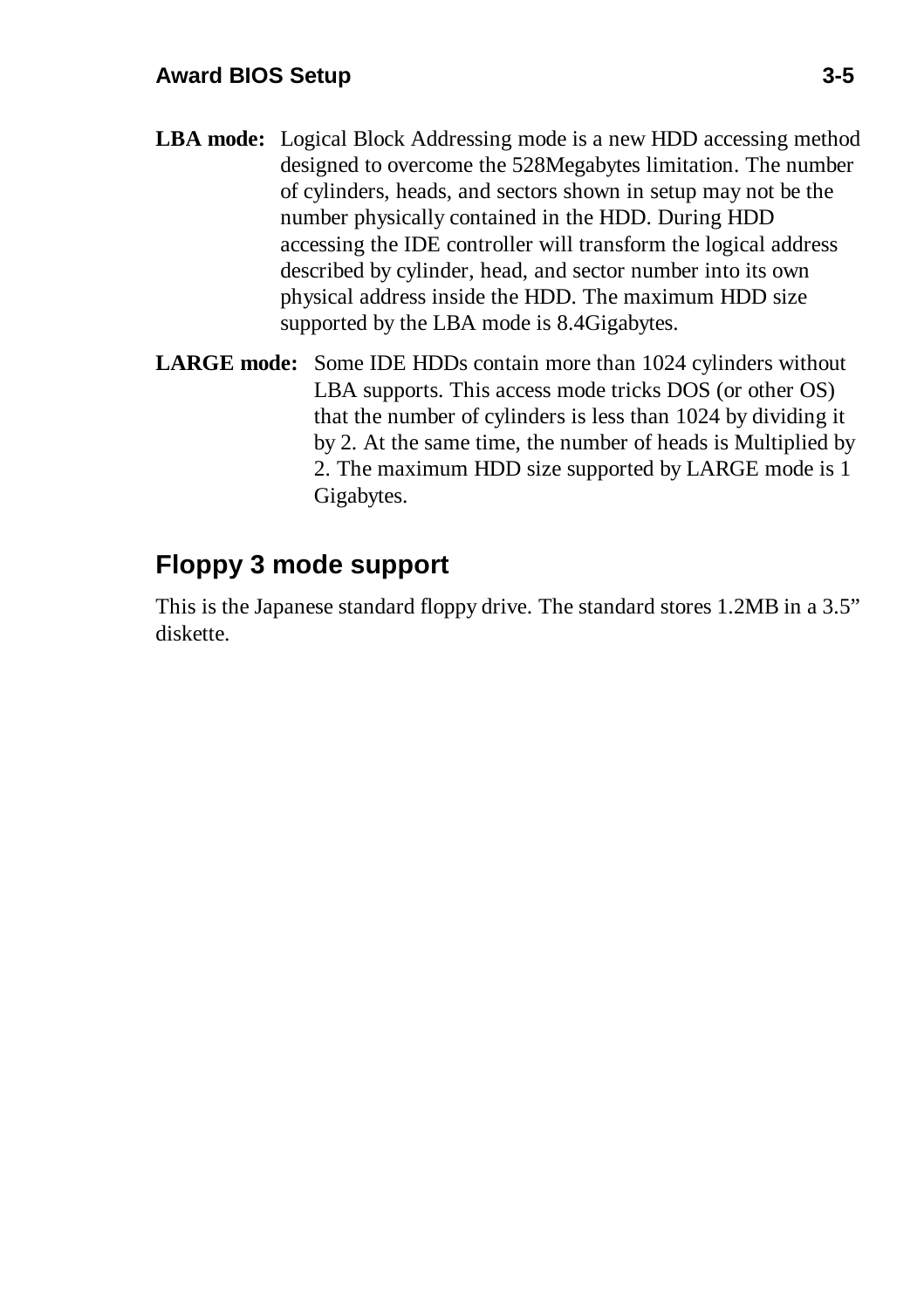## **BIOS Features Setup Menu**

The BIOS Features setup program is equipped with a series of help screens accessed by the  $\langle F1 \rangle$  key, which will display the available options for a particular configuration feature and special help for some of the options. If you don't really understand the meanings of each item, please don't change the following default values.

| ROM PCI/ISA BIOS (XXXXXXXX)<br><b>BIOS FEATURES SETUP</b><br>AWARD SOFTWARE, INC. |                         |                                         |                         |  |  |
|-----------------------------------------------------------------------------------|-------------------------|-----------------------------------------|-------------------------|--|--|
| Virus Warning<br>CPU Internal Cache                                               | : Disabled<br>: Enabled | Video BIOS shadow<br>C8000-CBFFF Shadow | : Enabled<br>: Disabled |  |  |
| <b>External Cache</b>                                                             | : Enabled               | CC000-CFFFF Shadow                      | : Disabled              |  |  |
| Quick Power on Self Test                                                          | : Enabled               | D0000-D3FFF Shadow                      | : Disabled              |  |  |
| <b>Boot Sequence</b>                                                              | : A, C                  | D40000D7FFF Shadow                      | : Disabled              |  |  |
| Swap Floppy Drive                                                                 | : Disabled              | D8000-DBFFF Shadow                      | : Disabled              |  |  |
| Boot Up Floppy Seek                                                               | : Disabled              | DC000-DFFFF Shadow                      | : Disabled              |  |  |
| Boot Up Numlock Status                                                            | : On                    |                                         |                         |  |  |
| <b>IDE HDD Block Mode</b>                                                         | : Enabled               |                                         |                         |  |  |
| : Enabled<br><b>Typematic Rate Setting</b>                                        |                         |                                         |                         |  |  |
| Typematic Rate (Chars/Sec)<br>:30                                                 |                         |                                         |                         |  |  |
| Typematic Delay (Msec)                                                            | : 250                   |                                         |                         |  |  |
| Security Option                                                                   | : Setup                 |                                         |                         |  |  |
| PCI/VGA Palette Snoop                                                             | : Disabled              |                                         |                         |  |  |
|                                                                                   |                         | Esc: Quit                               | ੀ↓→←: Select Item       |  |  |
|                                                                                   |                         | F1: Help                                | PU/PD/+/-: Modify       |  |  |
|                                                                                   |                         | F5: Old Values                          | (Shift)F2: Color        |  |  |
|                                                                                   |                         | F6: Load BIOS Defaults                  |                         |  |  |
|                                                                                   |                         | F7: Load Setup Defaults                 |                         |  |  |

Figure 3-4 BIOS Feature Setup

A short description of screen items follows:

| <b>Virus Warning</b>                      | Enable this option and a warning message appears when<br>there is any attempt to access the boot sector or hard disk<br>partition table. |
|-------------------------------------------|------------------------------------------------------------------------------------------------------------------------------------------|
| <b>CPU</b> Internal<br>Cache              | This option enables/disables the CPU's internal cache.<br>(The Default setting is Enabled.)                                              |
| <b>External Cache</b>                     | This option enables/disables the external cache memory.<br>(The Default setting is Enabled.)                                             |
| <b>Quick Power</b><br><b>On Self Test</b> | Enabled provides a fast POST at boot-up.                                                                                                 |
| <b>Boot Sequence</b>                      | The system can be boot from drive A:, or C:. There are<br>two sequences can be choose: "A, C", "C, A".                                   |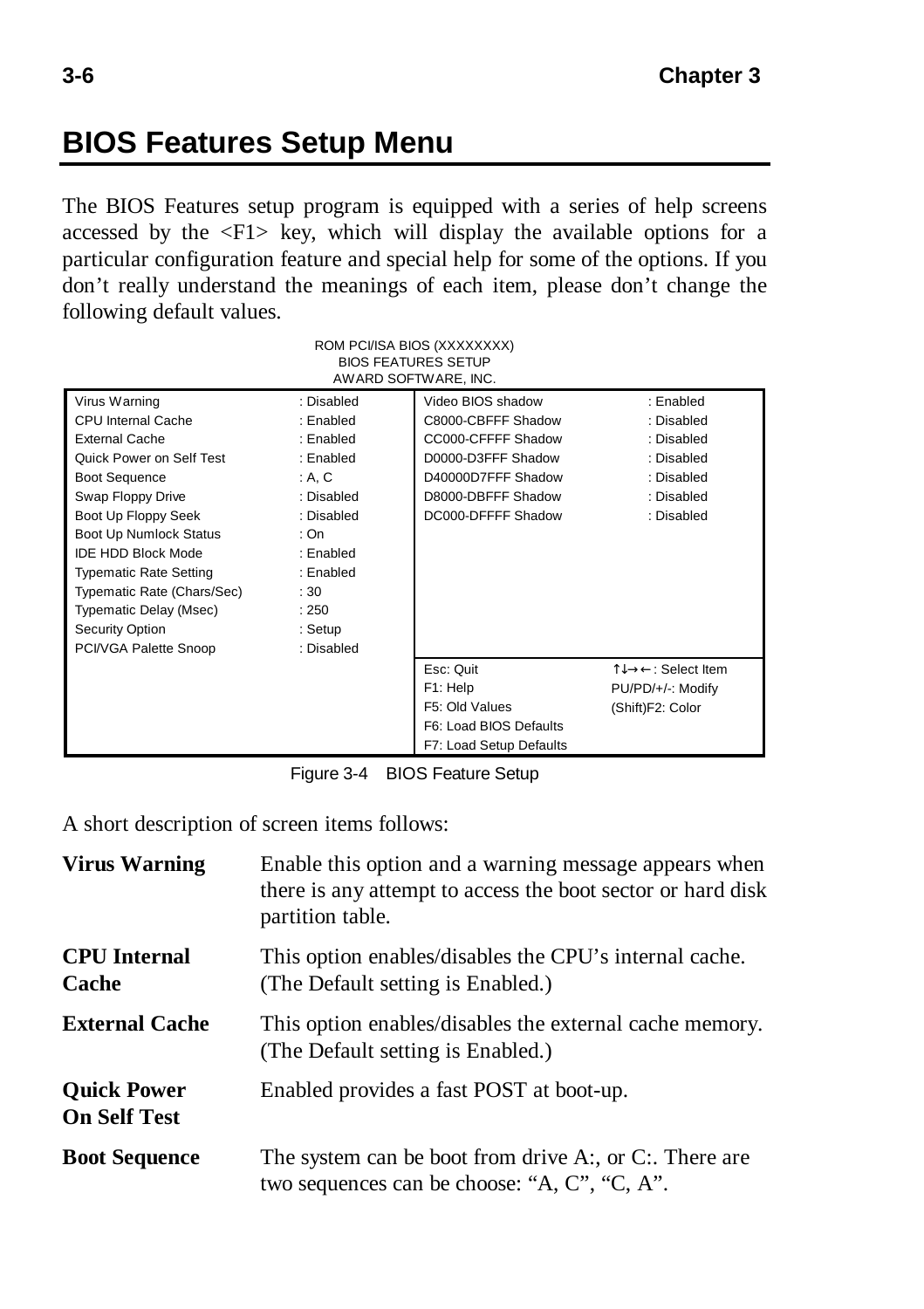#### **Award BIOS Setup 3-7**

| <b>Swap Floppy</b><br><b>Drive</b>               | Enabled changes the sequence of the A: and B: drives.<br>(The Default setting is Disabled.)                                                                                                                                                                                  |
|--------------------------------------------------|------------------------------------------------------------------------------------------------------------------------------------------------------------------------------------------------------------------------------------------------------------------------------|
| <b>Boot Up Floppy</b><br><b>Seek</b>             | Enable this item and the BIOS searches for installed<br>floppy disk drives to determine if they are 40 tracks<br>(360K drive) or 80 tracks (720K, 1.2M, 1.44M, or<br>2.88M drives). Disable this item and the BIOS does not<br>search for floppy drive type by track number. |
| <b>IDE HDD Block</b><br>Mode                     | This option enables/disables the IDE HDD Block Mode<br>function. Older HDDs do not support this function. (The<br>Default setting is Enabled.)                                                                                                                               |
| <b>Typematic Rate</b><br><b>Setting</b>          | Enable this option to adjust the keystroke repeat rate.                                                                                                                                                                                                                      |
| <b>Typematic Rate</b><br>(Chars/Sec)             | Choose the rate a Character keeps repeating.                                                                                                                                                                                                                                 |
| <b>Typematic Delay</b><br>(Msec)                 | Choose how long after you press a key that a character<br>begins repeating.                                                                                                                                                                                                  |
| <b>Security Option</b>                           | Choose Setup or System. Use this feature to prevent<br>unauthorized system boot-up or use of BIOS Setup.                                                                                                                                                                     |
|                                                  | "System" - Each time the system is booted the password<br>prompt appears.                                                                                                                                                                                                    |
|                                                  | "Setup" - If a password is set, the password prompt only<br>appears if you attempt to enter the Setup program.                                                                                                                                                               |
| <b>PCI/VGA Palette</b><br>Snoop                  | Choose Enable or Disable. Used to alter VGA palette<br>setting while graphics pass through feature connector of<br>PCI VGA card and processed by MPEG card.                                                                                                                  |
| Video or<br><b>Adapter BIOS</b><br><b>Shadow</b> | BIOS shadow copies BIOS code from slower ROM to<br>faster RAM. BIOS can then execute from RAM.                                                                                                                                                                               |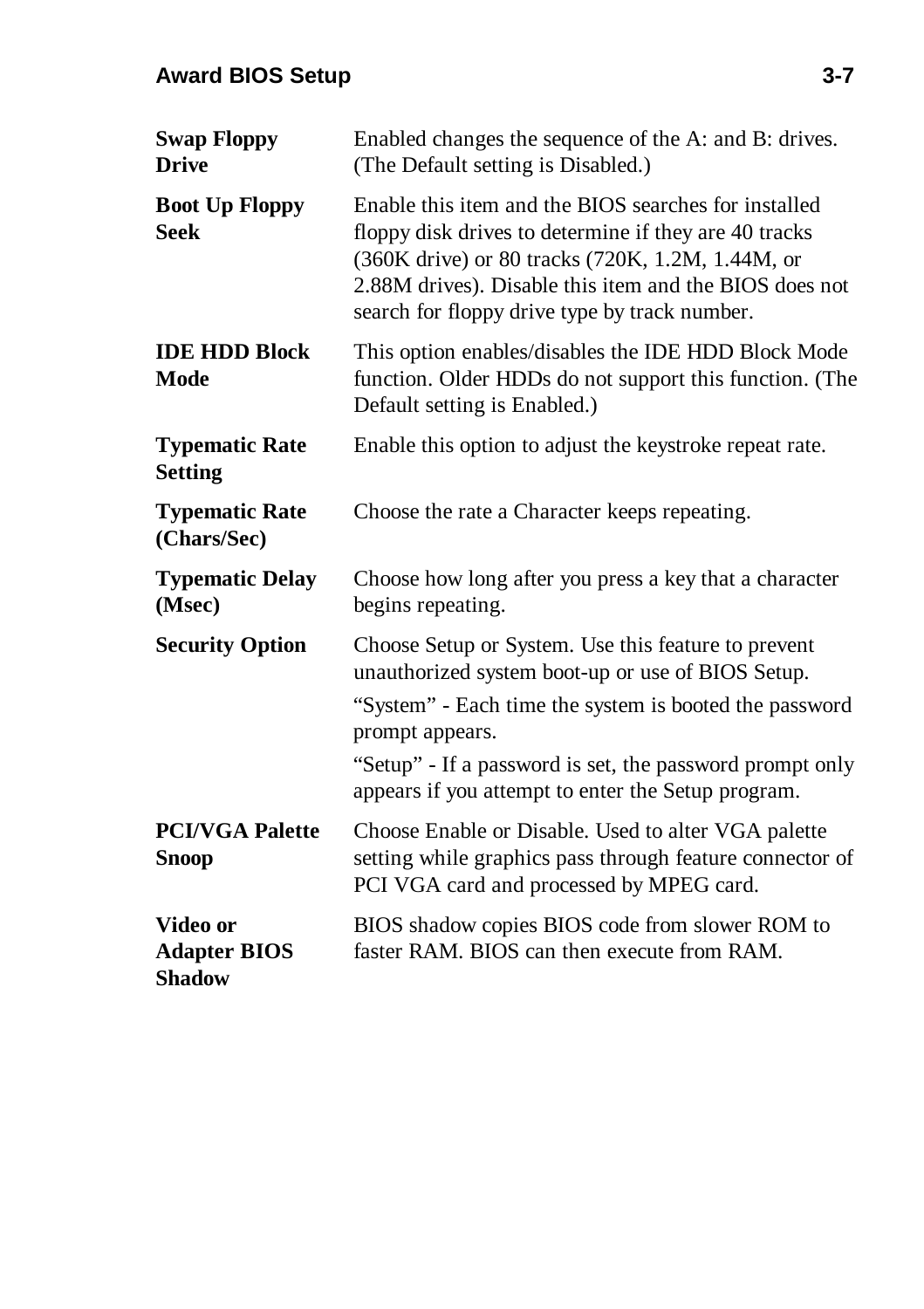## **Chipset Features Setup Menu**

The Chipset Features Setup Menu are used to change the parameter of the chipset internal registers. All of these parameters are hardware dependent. A wrong parameters may be caused the mainboard out of order.

Run the Chipset Features Setup as follows.

1. Choose "CHIPSET FEATURES SETUP" from the Main Menu and following screen appears. ROM PCI/ISA BIOS (XXXXXXXX)

| KUIVI PUJIDA DIUD (AAAAAAAA)<br><b>CHIPSET FEATURES SETUP</b><br>AWARD SOFTWARE, INC. |            |                          |                   |  |  |
|---------------------------------------------------------------------------------------|------------|--------------------------|-------------------|--|--|
| Auto Configuration                                                                    | : Enabled  | 8 Bit I/O Recovery Time  | : 1               |  |  |
| <b>DRAM Speed Selection</b>                                                           | $:60$ ns   | 16 Bit I/O Recovery Time | : 1               |  |  |
| DRAM RAS# Precharge Time                                                              | :4         | Memory Hole At 15M-16M   | : Disabled        |  |  |
| <b>MA Additional Wait State</b>                                                       | : Enabled  | <b>DRAM Fast Leadoff</b> | : Disabled        |  |  |
| RAS# to CAS# Delay                                                                    | : Enabled  | Passive Release          | : Enabled         |  |  |
| DRAM Read Burst (B/E/F)                                                               | 2/2/3      | Delayed Transaction      | : Disabled        |  |  |
| DRAM Write Burst (B/E/F)                                                              | : x3/3/3   |                          |                   |  |  |
| <b>ISA Bus Clock</b>                                                                  | : PCICLK/3 |                          |                   |  |  |
|                                                                                       |            |                          |                   |  |  |
| <b>DRAM Refresh Queue</b>                                                             | : Enabled  |                          |                   |  |  |
| DRAM RAS Only Refresh                                                                 | : Disabled |                          |                   |  |  |
| <b>DRAM ECC/PARITY Select</b>                                                         | : Disabled |                          |                   |  |  |
| <b>Fast Dram Refresh</b>                                                              | : Disabled |                          |                   |  |  |
| Read-Around-Write Combine                                                             | : Enabled  |                          |                   |  |  |
| PCI Burst Write Combine                                                               | : Enabled  |                          |                   |  |  |
| PCI-To-DRAM Pipeline                                                                  | : Enabled  | Esc: Quit                | Î↓→←: Select Item |  |  |
| CPU-To-PCI Write Post                                                                 | : Enabled  | F1: Help                 | PU/PD/+/-: Modify |  |  |
| CPU-To-PCI IDE Posting                                                                | : Enabled  | F5: Old Values           | (Shift)F2: Color  |  |  |
| System BIOS Cacheable                                                                 | : Disabled | F6: Load BIOS Defaults   |                   |  |  |
| Video RAM Cacheable                                                                   | : Disabled | F7: Load Setup Defaults  |                   |  |  |

Figure 3-5 Chipset Feature Setup Menu

# **Note:**

**Memory Hole At** Choose Enable or Disable (Default). Used to reserved **15M-16M** memory addressing space for some special add-on-card that requires 1M bytes addressing space from 15 to 16M.

- 2. Use the arrow keys to move between items and select values. Modify selected fields using the PgUp/PgDn/+/- keys.
- 3. After you have finished with the Chipset Features Setup, press the <Esc> key and follow the screen instructions to save or disregard your new settings.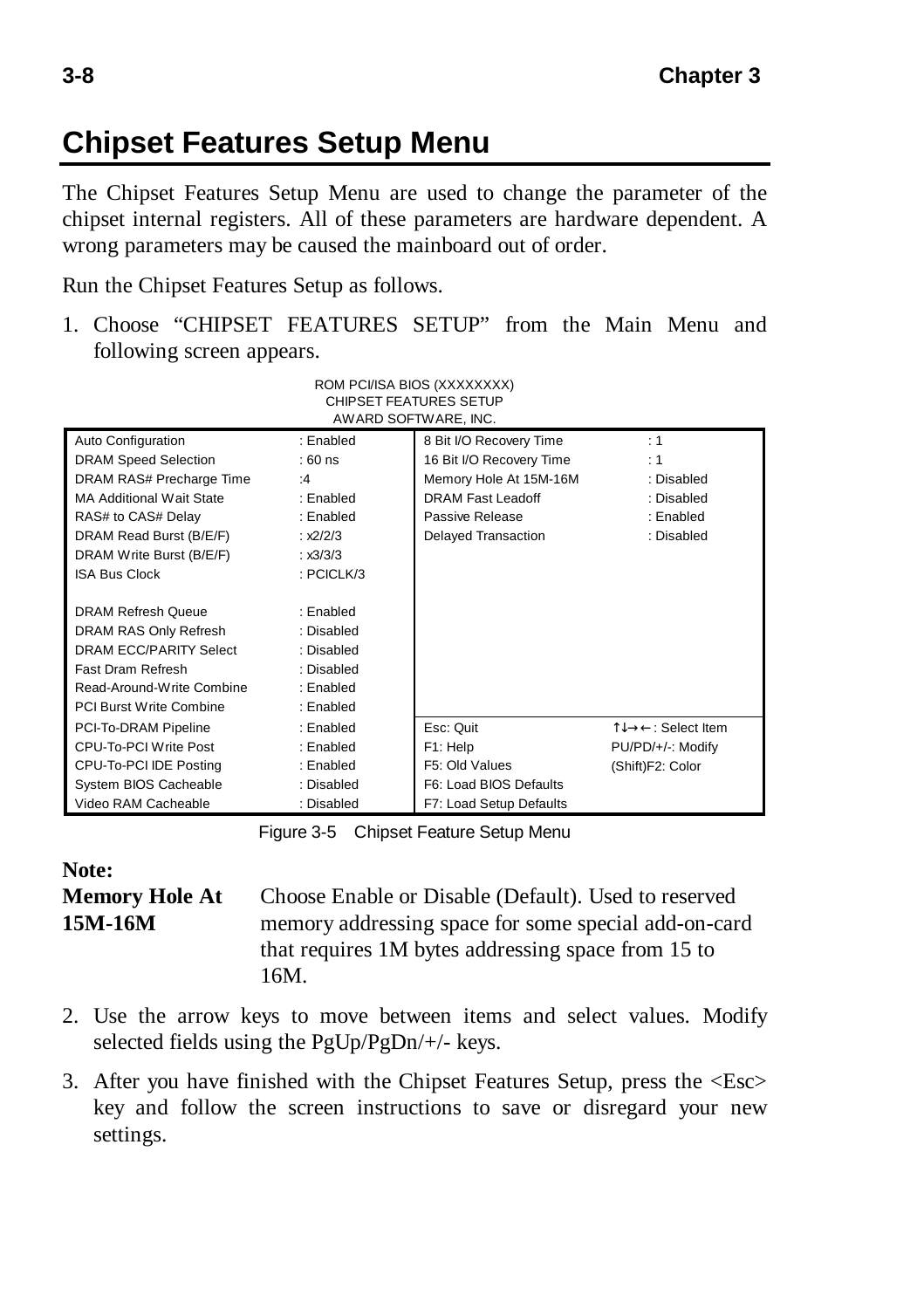# **Power Management Setup**

The Power Management Setup option lets you set the system's power saving functions.

1. Choose "POWER MANAGEMENT SETUP" from the Main Menu.

| ROM PCI/ISA BIOS (XXXXXXXX)<br>POWER MANAGEMENT SETUP<br>AWARD SOFTWARE, INC. |                                |                                  |                   |  |  |
|-------------------------------------------------------------------------------|--------------------------------|----------------------------------|-------------------|--|--|
| Power Management                                                              | : User Define                  | ** Power Down & Resume Events ** |                   |  |  |
| PM Control by APM                                                             | : Yes                          | IRQ 3 (COM2)                     | : ON              |  |  |
| Video Off Method                                                              | : V/H SYNC + Blank             | IRQ 4 (COM1)                     | :ON               |  |  |
| Video Off Option                                                              | : Susp, stby $\rightarrow$ off | IRQ <sub>5</sub> (LPT2)          | : ON              |  |  |
| Modem Use IRO                                                                 | : NA                           | IRQ 6 (Floppy Disk)              | : ON              |  |  |
|                                                                               |                                | IRQ 7 (LPT 1)                    | : ON              |  |  |
| Doze Mode                                                                     | : Disable                      | IRQ 8 (RTC Alarm)                | $:$ OFF           |  |  |
| Standby Mode                                                                  | : Disable                      | IRQ 9 (IRQ2 Redir)               | : ON              |  |  |
| Suspend Mode                                                                  | : Disable                      | IRQ 10 (Reserved)                | : ON              |  |  |
| <b>HDD Power Down</b>                                                         | : Disable                      | IRQ 11 (Reserved)                | : ON              |  |  |
|                                                                               |                                | IRQ 12 (PS/2 Mouse)              | : ON              |  |  |
| ** Wake Up Events In Doze & Standby **                                        |                                | IRQ 13 (Coprocessor)             | :ON               |  |  |
| IRQ 3 (Wake-Up Event)                                                         | : ON                           | IRQ 14 (IDE-1)                   | : ON              |  |  |
| IRQ 4 (Wake-Up Event)                                                         | : ON                           | IRQ 15 (IDE-2)                   | : ON              |  |  |
| IRQ 8 (Wake-Up Event)                                                         | $:$ OFF                        |                                  |                   |  |  |
| IRQ12 (Wake-Up Event)                                                         | : ON                           | Esc: Quit                        | Î↓→←: Select Item |  |  |
|                                                                               |                                | F1: Help                         | PU/PD/+/-: Modify |  |  |
|                                                                               |                                | F5: Old Values                   | (Shift)F2: Color  |  |  |
|                                                                               |                                | F6: Load BIOS Defaults           |                   |  |  |
|                                                                               |                                | F7: Load Setup Defaults          |                   |  |  |

Figure 3-6 Power Management Setup Menu

2. Use the arrow keys to move between items and to select values. Modify the selected fields using the PgUp/PgDn/+/- keys.

A short description of selected screen items follows:

| <b>Power</b><br><b>Management</b> | Options are as follows: |                                                             |  |
|-----------------------------------|-------------------------|-------------------------------------------------------------|--|
|                                   | <b>User Define</b>      | Set the power saving options by user.<br>(Default)          |  |
|                                   | <b>Disabled</b>         | Disables the Green PC Features.                             |  |
|                                   | <b>Min Saving</b>       | $Doze = 1$ Hour<br>$Standby = 1$ Hour<br>$Suspend = 1$ Hour |  |
|                                   | <b>Max Saving</b>       | $Doze = 1$ Min<br>$Standby = 1Min$<br>Suspend $= 1$ Min     |  |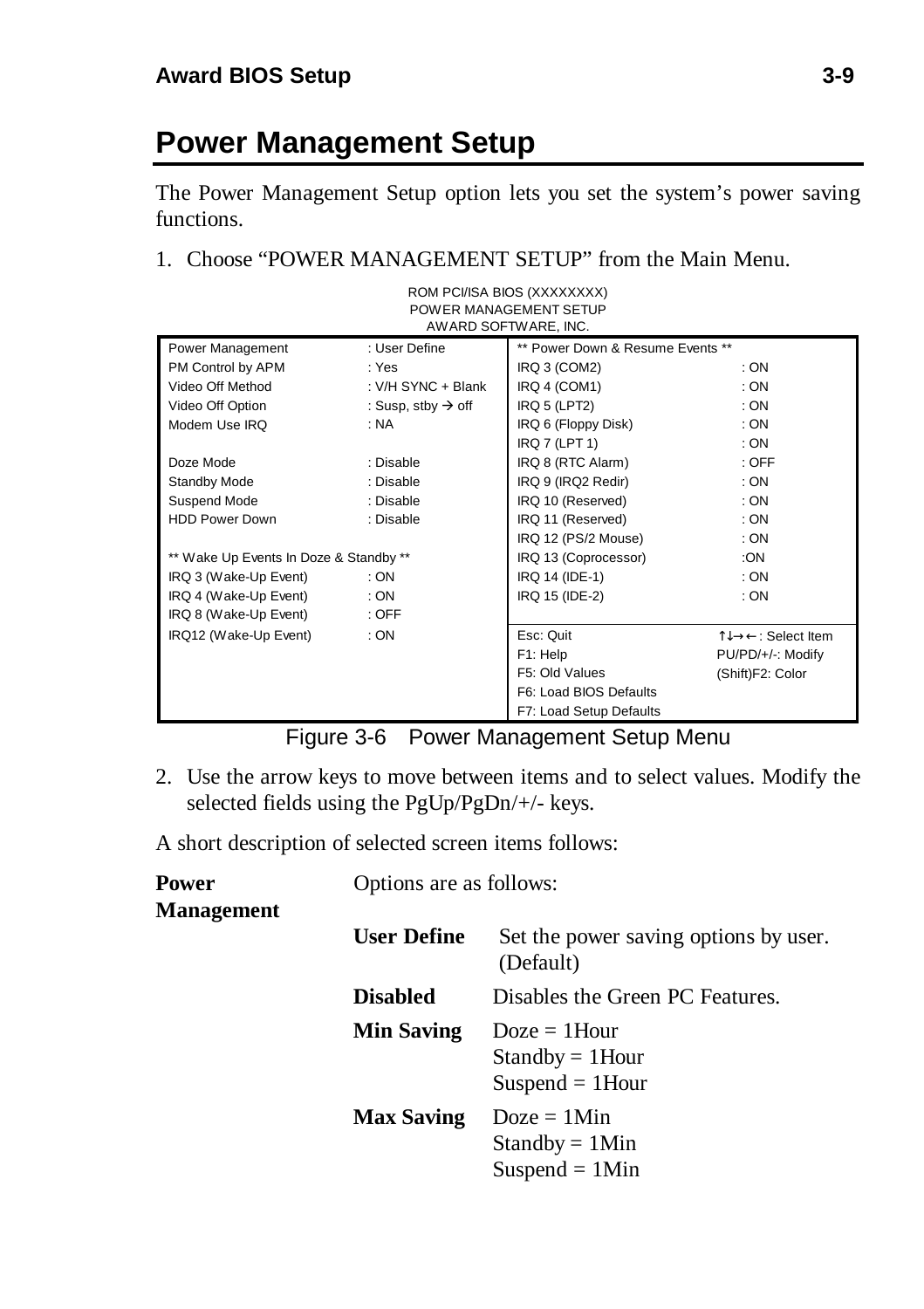| PM Control by<br>APM    | Choose No or Yes (Default). APM stands for Advanced<br>Power Management. "Yes" makes your power<br>management more flexible.                                                                                                                                                                                                                                                                                                                          |
|-------------------------|-------------------------------------------------------------------------------------------------------------------------------------------------------------------------------------------------------------------------------------------------------------------------------------------------------------------------------------------------------------------------------------------------------------------------------------------------------|
| <b>Video Off Method</b> | Choose DPMS, Blank screen, or V/H Sync + Blank<br>(Default). With this item V/H SYNC is controlled by<br>software. If you have a VGA card that is not compatible<br>with the default option, switch to "Blank screen", even<br>though it consumes more power than "V/H SYNC +<br>Blank". If your VGA card and VGA monitor support<br>VESA DPMS, switch the option to "DMPS".                                                                          |
| <b>Video Off Option</b> | Choose "Always On", "All Modes - Off" (Suspend,<br>Standby and Doze mode), "Susp, Stby - Off" (Default)<br>and "Suspend — Off". This item shuts the video off<br>when entering Doze mode, Standby mode or Suspend<br>mode.                                                                                                                                                                                                                            |
| <b>Modem Use IRQ</b>    | Setting "Modem Use IRQ" for the APM modem ring<br>wake up function.                                                                                                                                                                                                                                                                                                                                                                                   |
| <b>HDD Power Down</b>   | Choose a time interval from 1 to 15 minutes or<br>"Disabled" (Default). When the set time has elapsed, the<br>BIOS sends a command to the HDD to enter idle (sleep)<br>mode, turning off the motor. This function is only valid<br>for IDE HDDs that support power saving function.                                                                                                                                                                   |
| <b>Doze Mode</b>        | The default setting is Disabled. When the Power<br>Management item is switched to "User Define" you can<br>select a time interval from 1 minute to 1 hour. When the<br>set time elapses without activity the system enters Doze<br>mode.<br>If the idle time for all PM events - IRQ 3-15 Activity<br>- is greater than the Doze mode, and the CPU speed<br>slows down. If the Video Off Option is set to "All Modes<br>— Off", the screen shuts off. |
| <b>Standby Mode</b>     | The default setting is Disabled. When the Power<br>Management item is switched to "User Define" you can<br>select a time interval from 1 minute to 1 hour. When the<br>set time elapses without activity the system enters<br>Standby mode.                                                                                                                                                                                                           |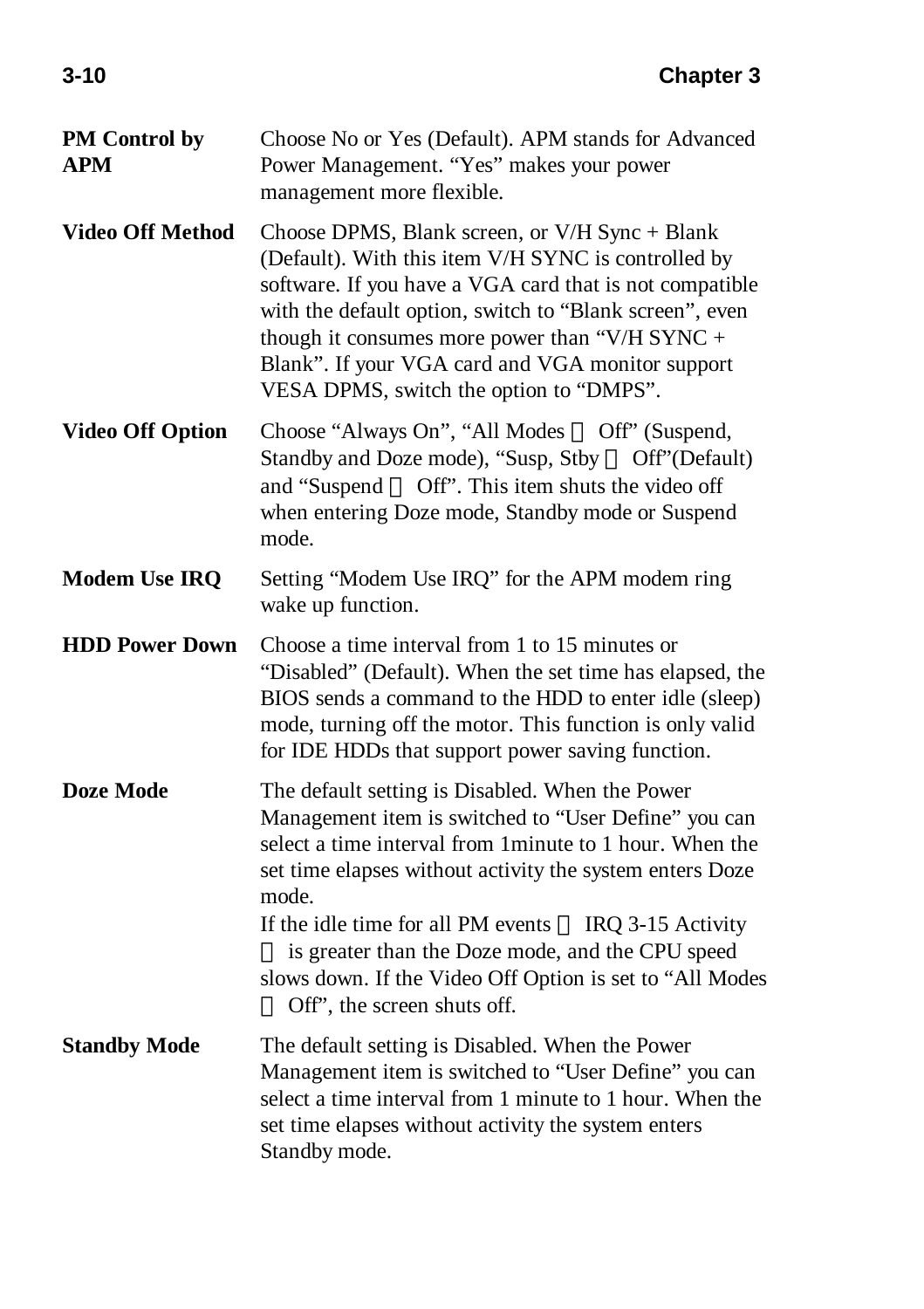|                                      | If the idle time for all PM events is greater than the<br>Standby time you set the system will enter Standby mode,<br>and the CPU speed slows down. If the screen will shut<br>off.                                                                                                                                                                                                                                                                                                                      |
|--------------------------------------|----------------------------------------------------------------------------------------------------------------------------------------------------------------------------------------------------------------------------------------------------------------------------------------------------------------------------------------------------------------------------------------------------------------------------------------------------------------------------------------------------------|
| <b>Suspend Mode</b>                  | The default setting is Disabled. When the Power<br>Management item is switched to "User Define" you can<br>select a time interval from 1 minute to 1 hour. When the<br>set time elapses without activity the system enters<br>Suspend mode.<br>If the idle time for all PM events is greater than the<br>Suspend time you set the system will enter Suspend<br>mode, and the CPU Internal frequency drops to 0 MHz.<br>If the "Video Off Option" is set to "Suspend — Off", the<br>screen will shut off. |
| <b>Wake-up Event</b>                 | "ON" - Wake up the system when IRQn signal received<br>in the Doze & Standby mode.<br>"OFF" - IRQn signal does not wake up the system, when<br>the system is in the Doze & Standby mode.                                                                                                                                                                                                                                                                                                                 |
| Power Down &<br><b>Resume Events</b> | There are several Power Management events can be<br>selected — IRQ3-15 Activity.<br>"ON" - Reset green timer whenever PM Events Activity.<br>"OFF - Discard any PM Events Activity and<br>continuously accumulate timer count down for green<br>function.                                                                                                                                                                                                                                                |

3. After you have finished with the Power Management Setup, press the <Esc> key to return to the Main Menu.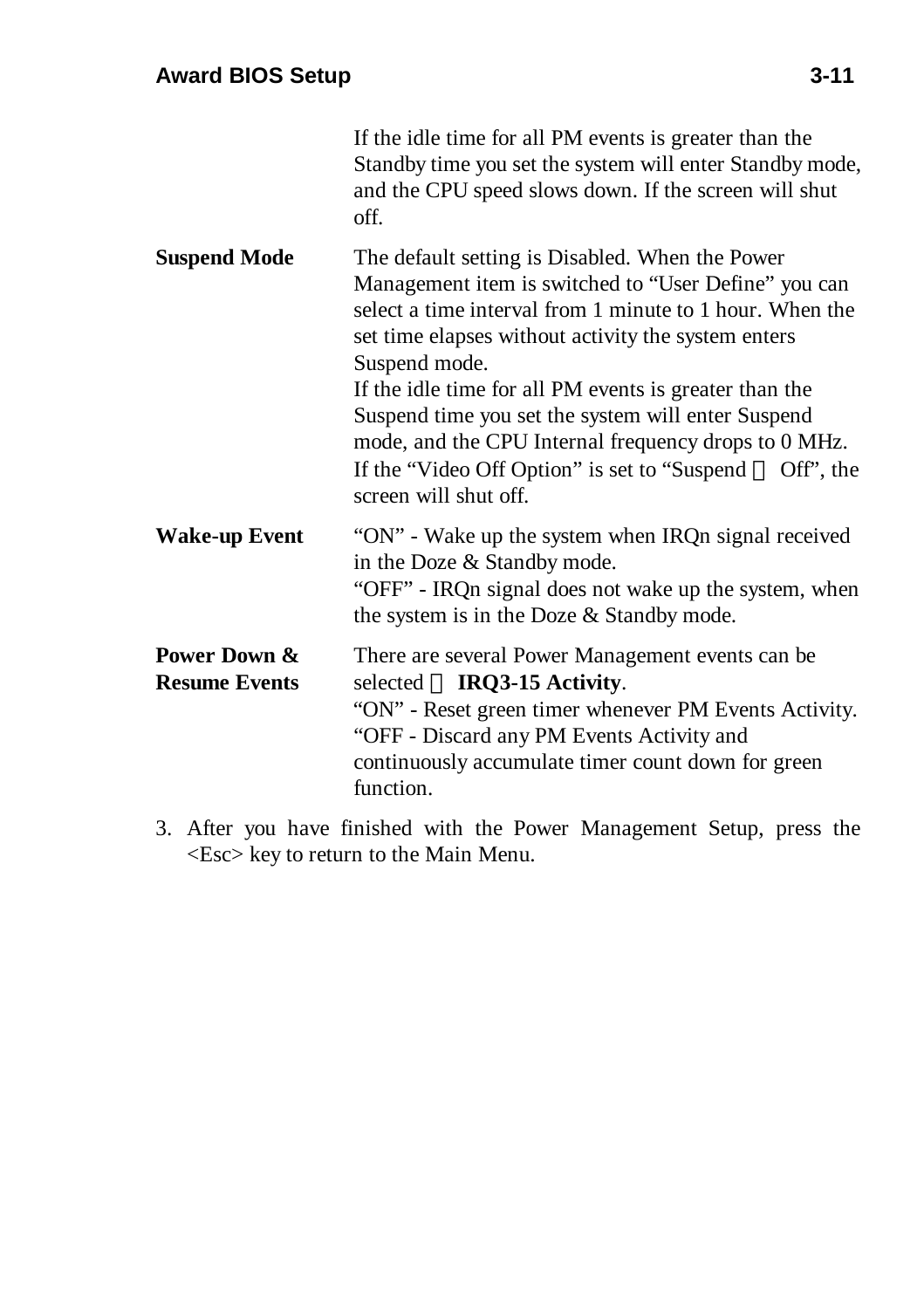# **PCI & Onboard I/O Setup**

The PCI & Onboard I/O Setup option lets you assign INT#s, IRQs, I/O ports, and other hardware settings to the mainboard's PCI slots and onboard I/O.

| ROM PCI/ISA BIOS (XXXXXXXX)<br>POWER MANAGEMENT SETUP<br>AWARD SOFTWARE, INC. |           |                                    |                   |  |  |
|-------------------------------------------------------------------------------|-----------|------------------------------------|-------------------|--|--|
| Onboard FDD Controller<br>: Enabled<br>Reset PnP Config Data<br>: Disabled    |           |                                    |                   |  |  |
| PCI IRQ Actived By                                                            | : Level   | Onboard Serial Port 1              | : 3F8/IRQ4        |  |  |
| BIOS Auto-Config PCI IRQ<br>: Disabled                                        |           | Onboard Serial Port 2              | : $2F8/IRQ3$      |  |  |
| - 1st Available IRQ                                                           | : 10      | - Onboard IR Function              | : IrDA            |  |  |
| - 2nd Available IRQ                                                           | : 11      | - IR Duplex Mode                   | : Half            |  |  |
| - 3rd Available IRO                                                           | :9        | Onboard Parallel Port              | : 378/IRQ7        |  |  |
| - 4th Available IRO                                                           | : 5       | - Parallel Port Mode               | $:ECP + EPP1.9$   |  |  |
|                                                                               |           | - ECP Mode Use DMA                 | :3                |  |  |
| PCI IDE Card 2nd Channel                                                      | : Enable  |                                    |                   |  |  |
| PCI IDE Card IRQ Map to<br>: PCI-AUTO                                         |           |                                    |                   |  |  |
| -Primary IDE INT#<br>: A                                                      |           |                                    |                   |  |  |
| - Secondary IDE INT#                                                          | : B       |                                    |                   |  |  |
|                                                                               |           |                                    |                   |  |  |
| Onboard USB Controller<br>: Disabled                                          |           |                                    |                   |  |  |
| Onboard IDE-1 Controller                                                      | : Enabled |                                    |                   |  |  |
| - Master Drive PIO Mode                                                       | $:$ Auto  | Esc: Quit                          | ੀ↓→←: Select Item |  |  |
| - Slave Drive PIO Mode                                                        | $:$ Auto  | F1: Help                           | PU/PD/+/-: Modify |  |  |
| Onboard IDE-2 Controller                                                      | : Enabled | F5: Old Values<br>(Shift)F2: Color |                   |  |  |
| - Master Drive PIO mode                                                       | $:$ Auto  | F6: Load BIOS Defaults             |                   |  |  |
| - Slave Drive PIO mode                                                        | : Auto    | F7: Load Setup Defaults            |                   |  |  |

Figure 3-7 PCI Configuration Setup Menu

| <b>Reset PnP Config</b><br>Data           | If you want to clear ESCD data next time you boot up,<br>and ask the BIOS to reset the settings for the Plug $\&$<br>Play ISA Card and PCI Card, select "Enabled". But the<br>next time you boot up, this option will automatically be<br>set as "Disabled".                  |
|-------------------------------------------|-------------------------------------------------------------------------------------------------------------------------------------------------------------------------------------------------------------------------------------------------------------------------------|
| <b>PCI PnP BIOS</b><br><b>Auto-Config</b> | Choose Enabled (Default) or Disabled. If Enabled the<br>BIOS will automatically assigns IRQ to the PCI INT#. If<br>Disabled the PCI INT# will be assigned by the next<br>setup item - "Xth Available IRQ".                                                                    |
| <b>Xth Available IRO</b>                  | These categories select a IRQ for INT#. There are ten<br>IRQs options (3, 4, 5, 7, 9, 10, 11, 12, 14, 15) for<br>available IROs.<br>1st Available IRQ means BIOS will assign this IRQ to<br>first INT found on the PCI slots (the assignment<br>sequence is slot $1, 2, 3$ ). |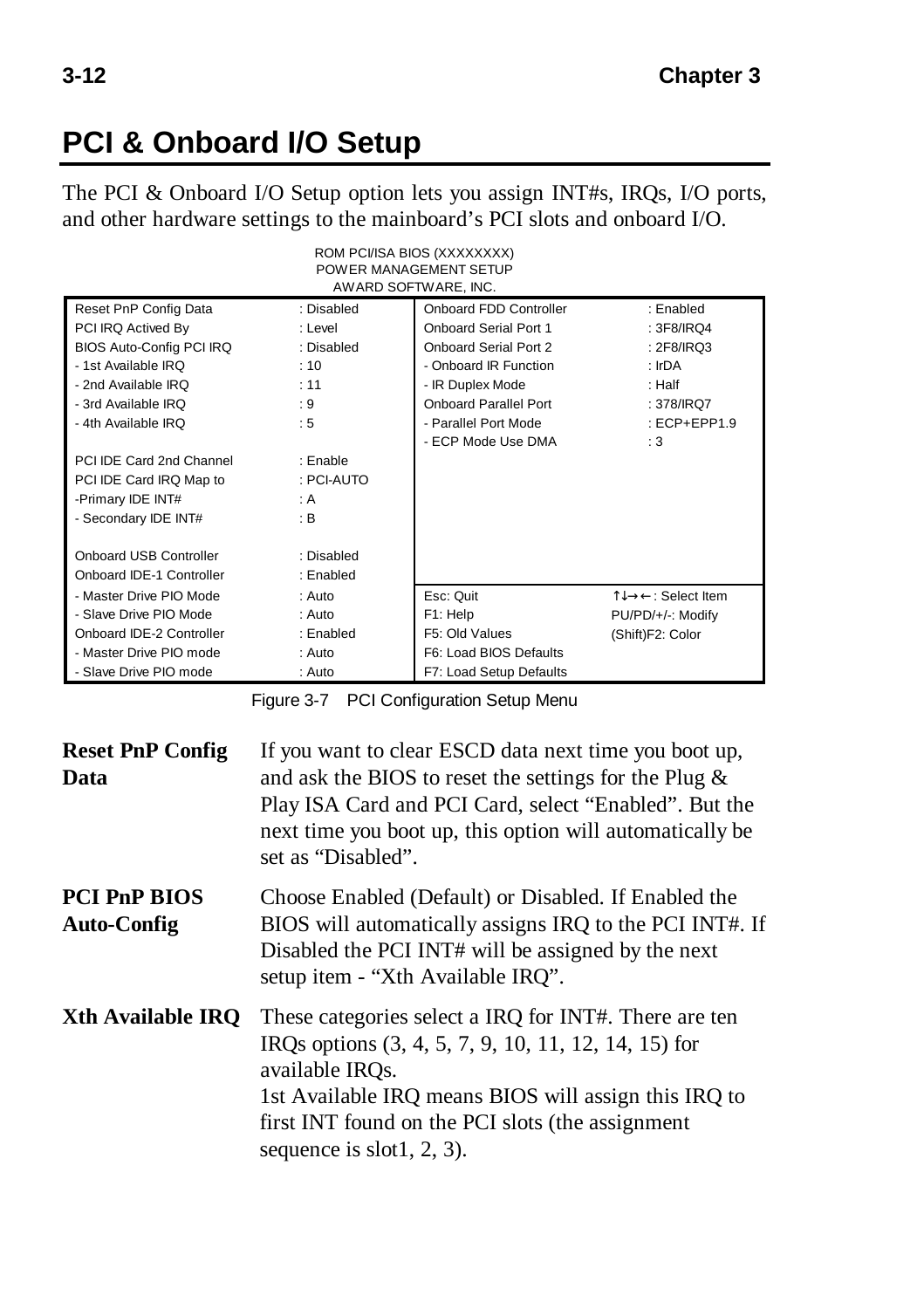| <b>Channel</b>                           | PCI IDE Card 2nd Choose Disable or Enable (Default). If the 2nd channel<br>is not used on the PCI IDE card, switch the option to<br>"Disable". Or IRQ15 can not work on the ISA slots.                                                                                                                                                                                                                                                                                                                                                                                                                                                                                                                                                                                                                                                                                                                                                                                                                                                                                                                                                                                                                                                                                                                  |  |  |
|------------------------------------------|---------------------------------------------------------------------------------------------------------------------------------------------------------------------------------------------------------------------------------------------------------------------------------------------------------------------------------------------------------------------------------------------------------------------------------------------------------------------------------------------------------------------------------------------------------------------------------------------------------------------------------------------------------------------------------------------------------------------------------------------------------------------------------------------------------------------------------------------------------------------------------------------------------------------------------------------------------------------------------------------------------------------------------------------------------------------------------------------------------------------------------------------------------------------------------------------------------------------------------------------------------------------------------------------------------|--|--|
| <b>PCI IDE Card</b><br><b>IRQ Map to</b> | PCI-Auto:<br>If the BIOS can detect PCI IDE on one of the PCI slots,<br>then the appropriate INT# will be auto-assigned to<br><b>IRQ14.</b><br>PCI-slotX:<br>If the BIOS can not detect a PCI IDE card, (because the<br>PCI IDE card does not support this function) the user<br>needs to manually select the PCI-slot occupied by the<br>PCI IDE card.<br>Primary IDE INT#, Secondary IDE INT#:<br>If the IDE card supports 2 IDE channels, the BIOS needs<br>to assign 2 INT channels for the IDE card. (Don't select<br>same INT#)<br>ISA:<br>This setting assigns no IRQs to the PCI slots. Use this<br>setting with PCI IDE cards that connect IRQ14 and<br>IRQ15 directly from an ISA slot using a cable from a<br>legacy paddle board.<br>Note: M/B PCI Slot INT# hardware is designed as below:<br>"Slot1-INT#A", "Slot2-INT#B", and "Slot3-INT#C" are assigned to the<br>same IRQ. (Do not use them at the same time.)<br>"Slot1-INT#B", "Slot2-INT#C", and "Slot3-INT#D" are assigned to the<br>same IRQ. (Do not use them at the same time.)<br>"Slot1-INT#C", "Slot2-INT#D", and "Slot3-INT#A" are assigned to the<br>same IRQ. (Do not use them at the same time.)<br>"Slot1-INT#D", "Slot2-INT#A", and "Slot3-INT#B" are assigned to the<br>same IRQ. (Do not use them at the same time.) |  |  |
| <b>Onboard FDD</b><br><b>Controller</b>  | This option enables or disables the on-board floppy disk<br>controller.                                                                                                                                                                                                                                                                                                                                                                                                                                                                                                                                                                                                                                                                                                                                                                                                                                                                                                                                                                                                                                                                                                                                                                                                                                 |  |  |
| <b>Onboard Serial</b><br>Port X          | Choose Disable, 3F8h/IRQ4, 2F8h/IRQ3, 3E8h/IRQ4,<br>2E8h/IRQ3 to set the on-board serial ports. But don't<br>choose duplicate I/O port and IRQ.                                                                                                                                                                                                                                                                                                                                                                                                                                                                                                                                                                                                                                                                                                                                                                                                                                                                                                                                                                                                                                                                                                                                                         |  |  |
| <b>Serial Port 2 Use</b><br><b>IR</b>    | This option enables/disables the IR function in on-board<br>serial port 2 and selects IR mode HPSIR(IrDA) or<br>ASKIR(Amplitude Shift Keyed IR).                                                                                                                                                                                                                                                                                                                                                                                                                                                                                                                                                                                                                                                                                                                                                                                                                                                                                                                                                                                                                                                                                                                                                        |  |  |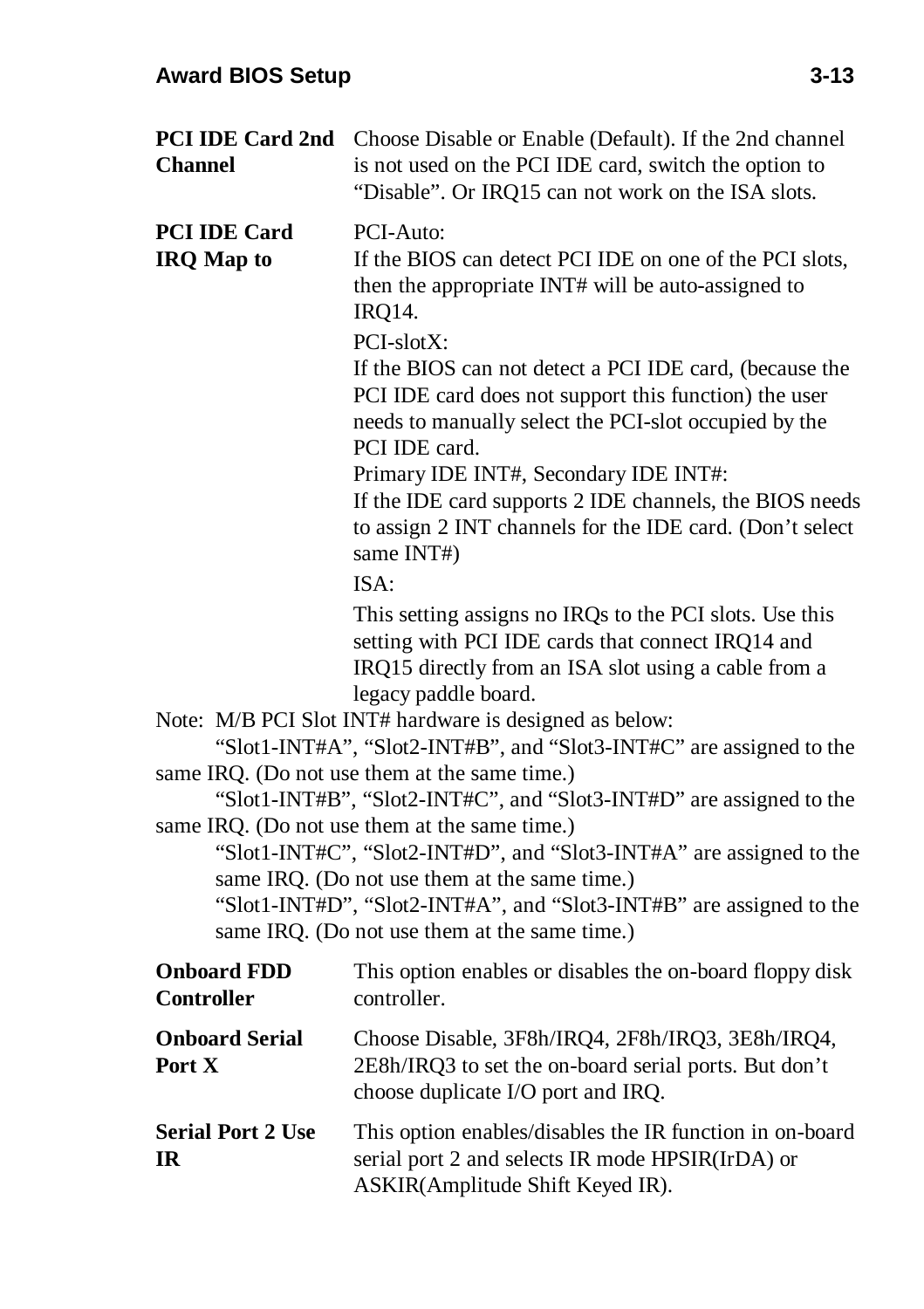| <b>IR Duplex Mode</b>   | IR duplex mode Half(Default) or Full selection.          |
|-------------------------|----------------------------------------------------------|
| <b>Onboard Parallel</b> | Choose Disable, 3BCh/IRQ7, 278h/IRQ5, or 378h/IRQ7       |
| Port                    | (Default) to set the on-board parallel port.             |
| <b>Parallel Port</b>    | Choose EPP1.7, EPP1.9, ECP, ECP + EPP1.7, ECP +          |
| Mode                    | EPP1.9, PS/2, or Normal (Default) mode.                  |
| <b>ECP Mode Use</b>     | Choose DMA channel 1 or channel 3 to set the ECP         |
| DMA                     | mode.                                                    |
| <b>Onboard IDE</b>      | This option enables or disables the one board PCI IDE    |
| <b>Controller</b>       | controller.                                              |
| <b>Onboard IDE PIO</b>  | Choose Mode $0 \sim$ Mode 4, or Auto (Default) to change |
| Mode                    | IDE data transfers speed.                                |

# **Load BIOS Defaults**

BIOS Defaults indicates the values required by the system for the minimum performance. Choose this item and following message appears:

```
"Load BIOS Defaults (Y/N)? N"
```
To use the BIOS defaults, change the prompt to "Y" and press <Enter>.

## **Load Setup Defaults**

Setup Defaults indicates the values of system parameters which will give the best performance. Choose this item and the following message appears:

```
"Load Setup Defaults (Y/N)? N"
```
To use the Setup defaults, change the prompt to "Y" and press <Enter>.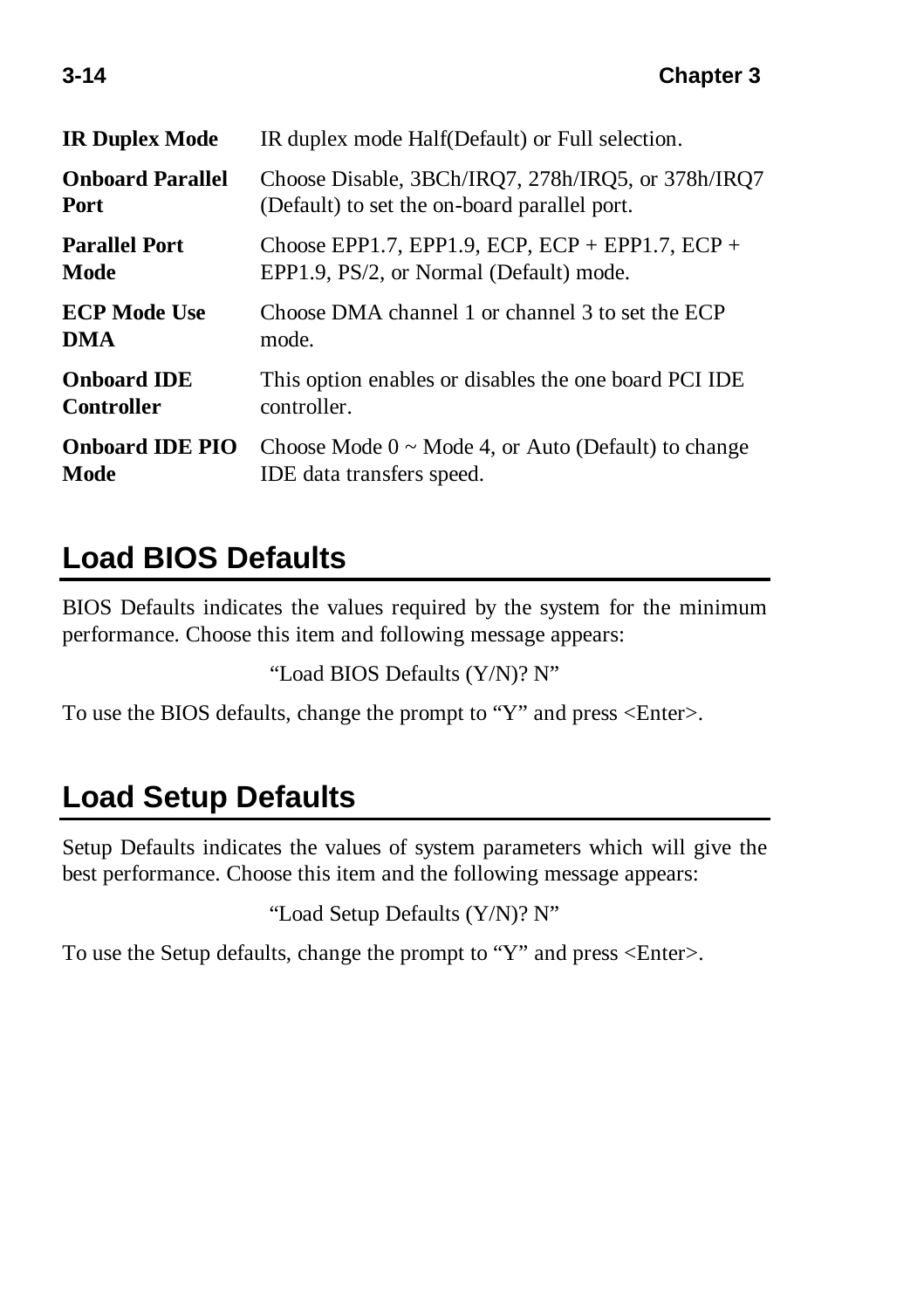# **Setting Password**

This Main Menu item lets you configure the system so that a password is required every time the system boots or an attempt is made to enter the Setup program. Change the password as follows:

1. Choose "PASSWORD SETTING" in the Main Menu and press <Enter>. The following message appears:

"Enter Password:"

2. Enter a password and press <Enter>.

(If you do not wish to use the password function, you can just press <Enter> and a "Password disabled" message appears.)

3. After you enter your password, the following message appears prompting you to confirm the new password:

"Confirm Password:"

- 4. Re-enter your password and then Press <ESC> to exit to the Main Menu.
- **Important:** If you forget or lose the password, the only way to access the system is to set the CMOS RAM discharge jumper to clear the CMOS RAM. All setup information is lost and you must run the BIOS setup program again.

## **IDE HDD Auto Detection**

The BIOS automatically detects the hard disk type and configures the STANDARD CMOS SETUP accordingly.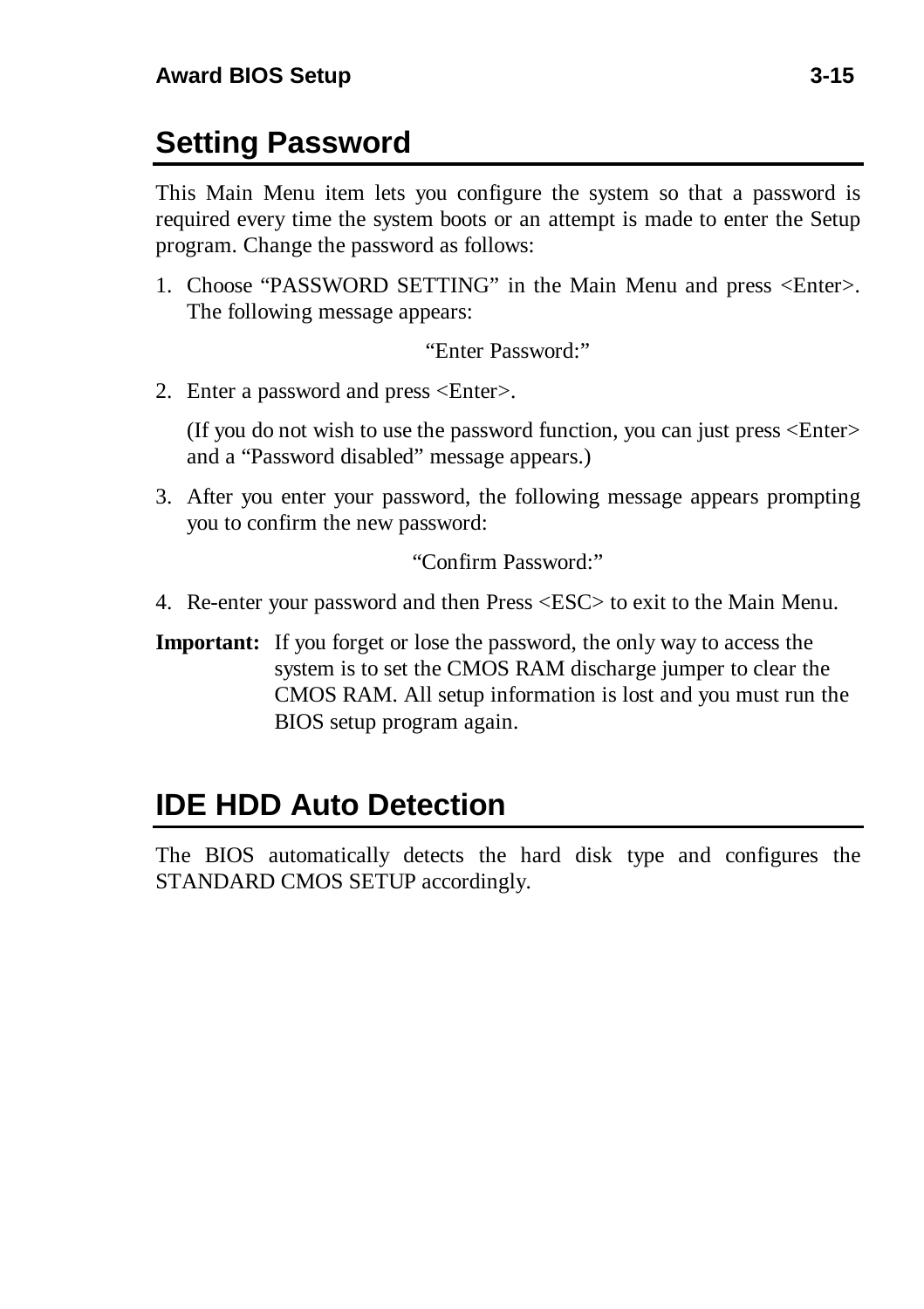# **Standard types of hard disks**

| Type           | Size        | Cylinders | Heads                   | W-Pcomp | L-Zone | Sect |
|----------------|-------------|-----------|-------------------------|---------|--------|------|
| 1              | 10MB        | 306       | 4                       | 128     | 305    | 17   |
| $\mathbf 2$    | 20MB        | 615       | 4                       | 300     | 615    | 17   |
| 3              | 30MB        | 615       | 6                       | 300     | 615    | 17   |
| $\overline{4}$ | 62MB        | 940       | 8                       | 512     | 940    | 17   |
| 5              | 49MB        | 940       | 6                       | 512     | 940    | 17   |
| 6              | 21MB        | 615       | 4                       | 65535   | 615    | 17   |
| $\overline{7}$ | 32MB        | 462       | 8                       | 256     | 511    | 17   |
| 8              | 31MB        | 733       | 5                       | 65535   | 733    | 17   |
| 9              | 117MB       | 900       | 15                      | 65535   | 901    | 17   |
| 10             | 20MB        | 820       | 3                       | 65535   | 820    | 17   |
| 11             | 35MB        | 855       | 5                       | 65535   | 855    | 17   |
| 12             | 49MB        | 855       | $\overline{7}$          | 65535   | 855    | 17   |
| 13             | 20MB        | 306       | 8                       | 128     | 319    | 17   |
| 14             | 42MB        | 733       | 7                       | 65535   | 733    | 17   |
| 16             | 20MB        | 612       | $\overline{\mathbf{4}}$ | 0000    | 663    | 17   |
| 17             | 40MB        | 977       | 5                       | 300     | 977    | 17   |
| 18             | 56MB        | 977       | 7                       | 65535   | 977    | 17   |
| 19             | 59MB        | 1024      | $\overline{7}$          | 512     | 1023   | 17   |
| 20             | 30MB        | 733       | 5                       | 300     | 732    | 17   |
| 21             | 42MB        | 733       | 7                       | 300     | 732    | 17   |
| 22             | 30MB        | 733       | 5                       | 300     | 733    | 17   |
| 23             | 10MB        | 306       | 4                       | 0000    | 336    | 17   |
| 24             | 53MB        | 925       | $\overline{7}$          | 0000    | 925    | 17   |
| 25             | 69MB        | 925       | 9                       | 65535   | 925    | 17   |
| 26             | 43MB        | 754       | 7                       | 754     | 754    | 17   |
| 27             | 68MB        | 754       | 11                      | 65535   | 754    | 17   |
| 28             | 40MB        | 699       | $\overline{7}$          | 256     | 699    | 17   |
| 29             | 68MB        | 823       | 10                      | 65535   | 823    | 17   |
| 30             | 53MB        | 918       | $\overline{7}$          | 918     | 918    | 17   |
| 31             | 93MB        | 1024      | 11                      | 65535   | 1024   | 17   |
| 32             | 127MB       | 1024      | 15                      | 65535   | 1024   | 17   |
| 33             | 42MB        | 1024      | 5                       | 1024    | 1024   | 17   |
| 34             | 10MB        | 612       | $\overline{2}$          | 128     | 612    | 17   |
| 35             | <b>76MB</b> | 1024      | 9                       | 65535   | 1024   | 17   |
| 36             | 68MB        | 1024      | 8                       | 512     | 1024   | 17   |
| 37             | 40MB        | 615       | 8                       | 128     | 615    | 17   |
| 38             | 24MB        | 987       | 3                       | 987     | 987    | 17   |
| 39             | 57MB        | 987       | $\overline{7}$          | 987     | 987    | 17   |
| 40             | 40MB        | 820       | 6                       | 820     | 820    | 17   |
| 41             | 40MB        | 977       | 5                       | 977     | 977    | 17   |
| 42             | 40MB        | 981       | 5                       | 981     | 981    | 17   |
| 43             | 48MB        | 830       | 7                       | 512     | 830    | 17   |
| 44             | 68MB        | 830       | 10                      | 65535   | 830    | 17   |
| 45             | 114MB       | 917       | 15                      | 65535   | 918    | 17   |
| 46             | 152MB       | 1224      | 15                      | 65535   | 1223   | 17   |